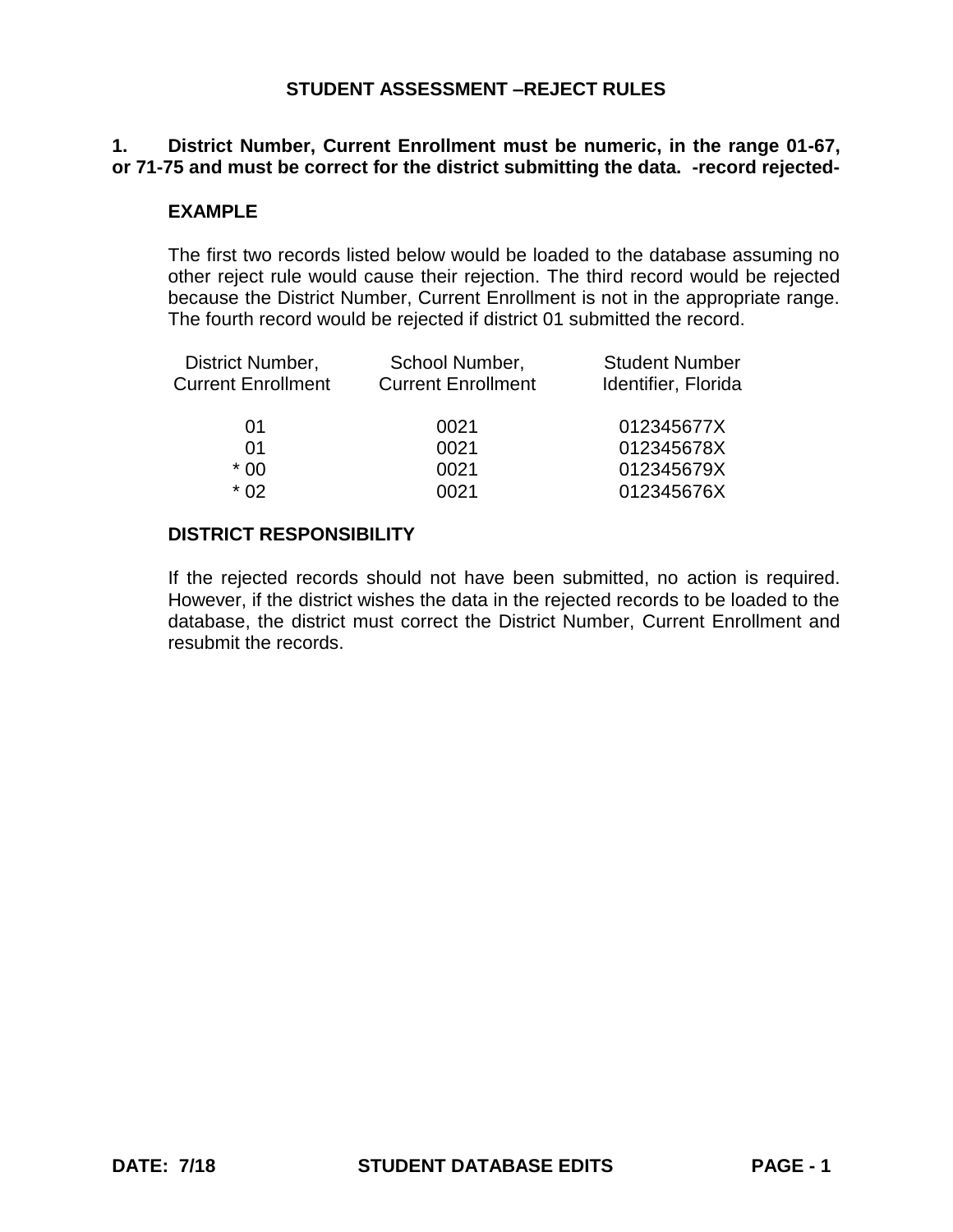**2. The School Number, Current Enrollment must exist on the Master School Identification File as a valid active school in the district of enrollment. -record rejected-**

### **EXAMPLE**

The fourth and fifth records listed below would be loaded to the database assuming no other reject rule would cause their rejection. Records one, two and three would be rejected because the School Number, Current Enrollment does not exist on the Master School Identification File as a valid active school number for the District Number, Current Enrollment.

| District Number,          | School Number,            |
|---------------------------|---------------------------|
| <b>Current Enrollment</b> | <b>Current Enrollment</b> |
| * 09                      | 8131                      |
| $*13$                     | 0009                      |
| $*15$                     | C999                      |
| 57                        | 0051                      |
| 63                        | 0021                      |
|                           |                           |

### **DISTRICT RESPONSIBILITY**

If the rejected records should not have been submitted, no action is required. However, if the district wishes the data in the rejected records to be loaded to the database, the district must correct the School Number, Current Enrollment and resubmit the records.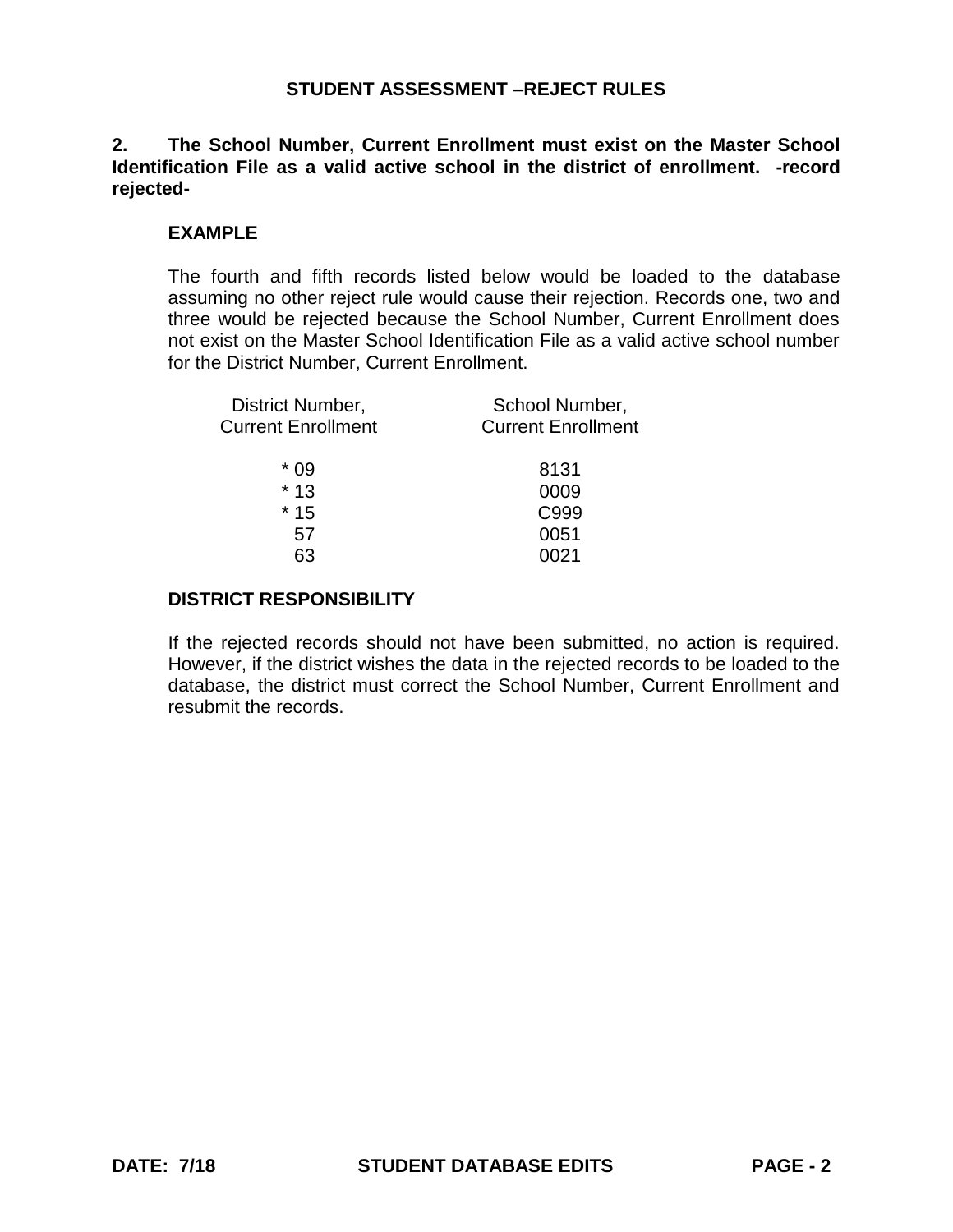**3. The first nine positions of Student Number Identifier, Florida must be numeric. The tenth position of Student Number Identifier, Florida must either be an "X" or numeric. If the tenth position of Student Number Identifier, Florida is numeric, the first two digits must be a valid district number in the range 01-68, 71- 75 and 78-79. If the tenth position of the Student Number Identifier, Florida is an "X", the first three positions may not all be zeroes. -record rejected-**

# **EXAMPLE**

The first two records listed below would be loaded to the database assuming no other reject rule would cause their rejection. The third record would be rejected because the tenth position of the Student Number Identifier, Florida must be numeric or an "X". The fourth record would be rejected because the Student Number Identifier, Florida contains a blank. The fifth record would be rejected because the first two digits are not a valid district number. The sixth record would be rejected because the tenth position contains an "X", and the first three positions are all zeroes.

| School Number,            | <b>Student Number</b> |
|---------------------------|-----------------------|
| <b>Current Enrollment</b> | Identifier, Florida   |
|                           |                       |
|                           | 1234567891            |
| 0151                      | 123456789X            |
| 0151                      | 123456789C            |
| 0151                      | 123456789             |
| 0151                      | 0023456791            |
| 0151                      | 000123456X            |
|                           | 0151                  |

# **DISTRICT RESPONSIBILITY**

If the rejected records should not have been submitted, no action is required. However, if the district wishes the data in the rejected records to be loaded to the database, the district must correct the Student Number Identifier, Florida and resubmit the records.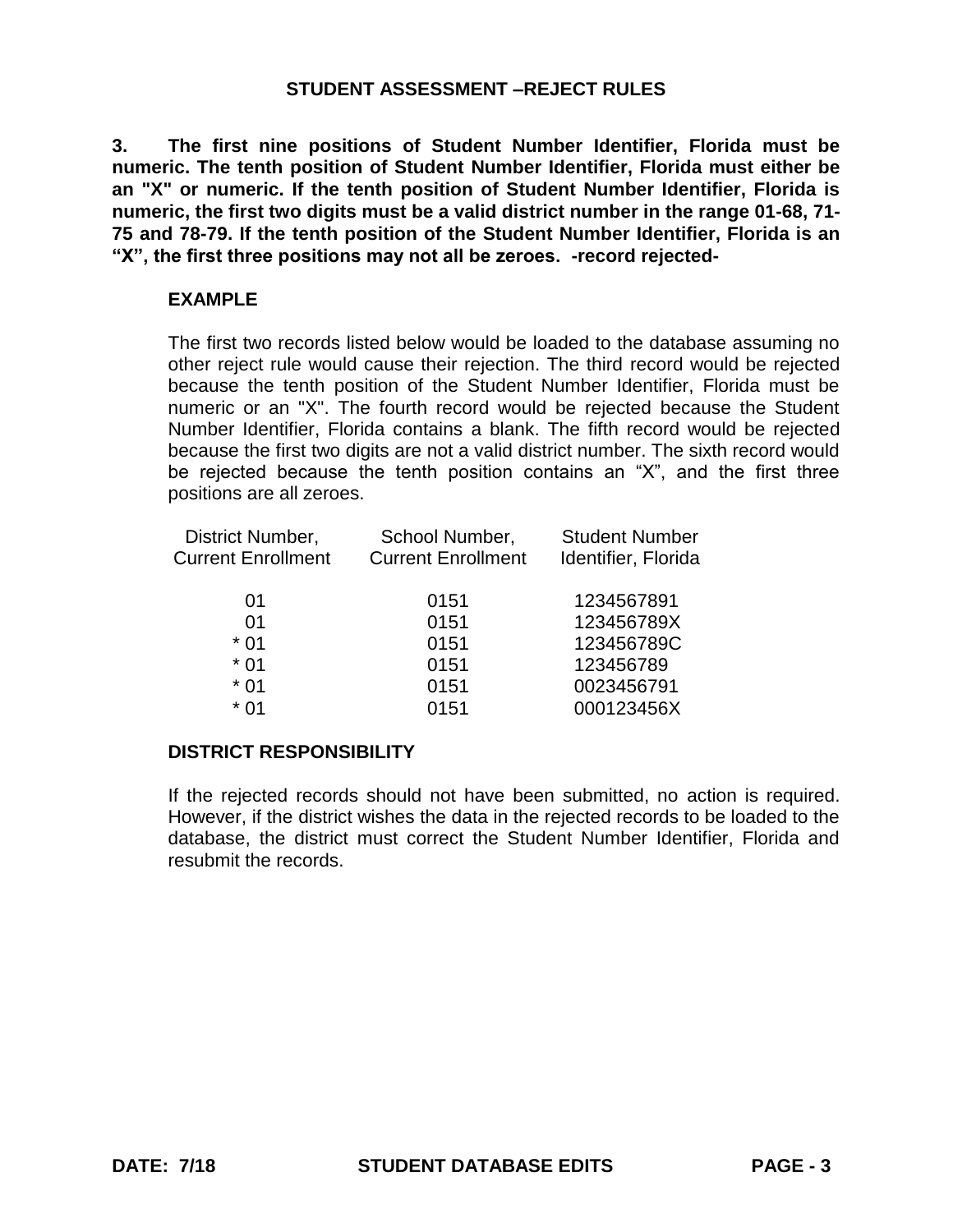## **4. Survey Period Code must be 5 and must be correct for the submission specified by the district. -record rejected-**

## **EXAMPLE**

The Survey Period Code as specified in the transmission Job Control Language (JCL) is identified as Survey Period "5". However, if records on the transmission have a Survey Period Code "2", all records updated, added or deleted with this inconsistency will be rejected.

#### **DISTRICT RESPONSIBILITY**

If the rejected records should not have been submitted, no action is required. However, if the district wishes the data in the rejected records to be loaded to the database, the Survey Period Code should be corrected and all records should be resubmitted.

# **5. School Year must be correct for the submission specified by the district. -record rejected-**

## **EXAMPLE**

The School Year as specified in the transmission JCL is identified as the valid year for data submission. However, if records on the transmission have the previous year coded, all records updated, added or deleted with this inconsistency would be rejected.

#### **DISTRICT RESPONSIBILITY**

If the rejected records should not have been submitted, no action is required. However, if the district wishes the data in the rejected records to be loaded to the database, the district must correct the School Year either on the records coming in or the transmission JCL and resubmit all records.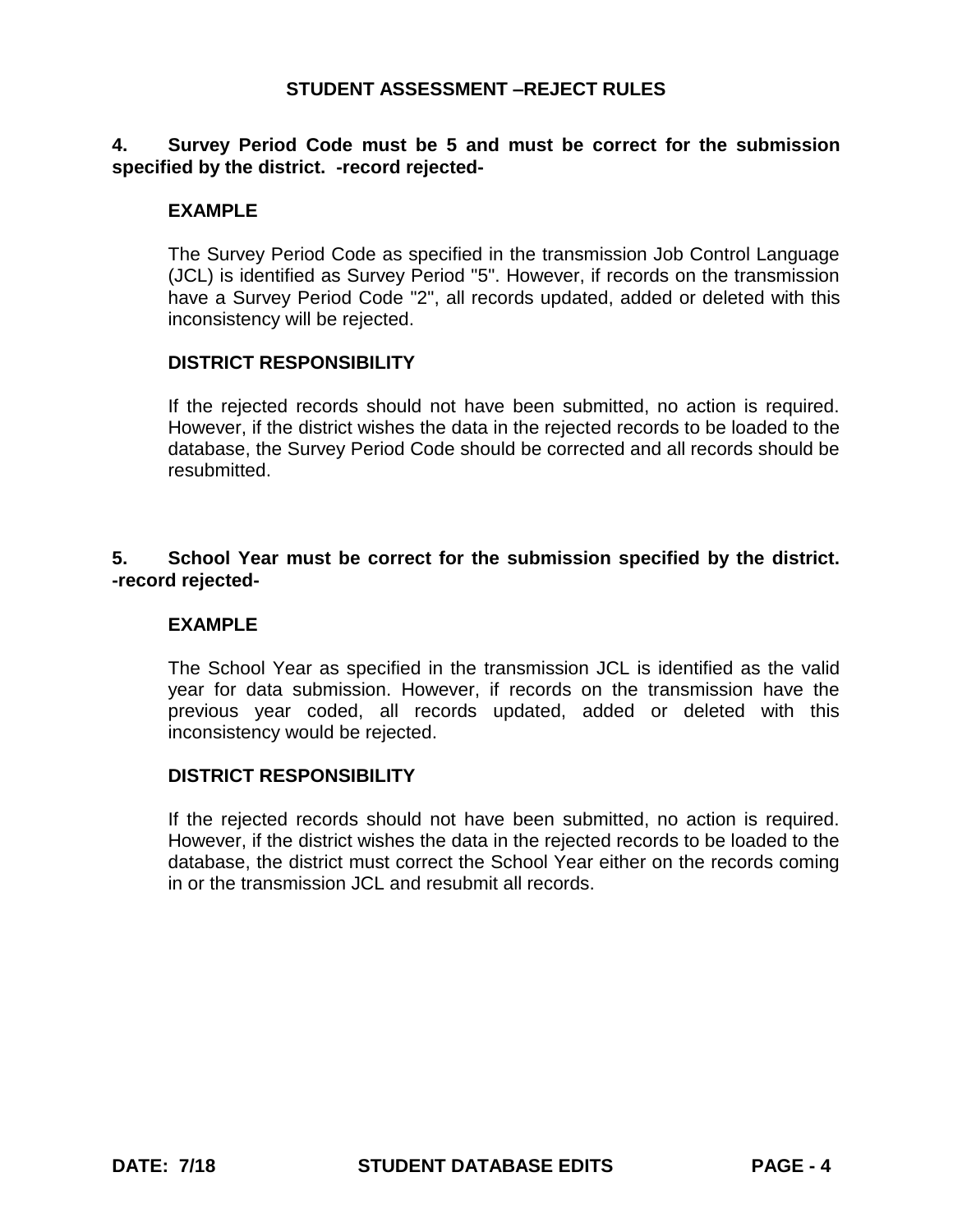# **6. Test Name must be APT, CAI or IBP as listed on the Test Name Table in Appendix I of the DOE Information Database Requirements Volume I-Automated Student Information System manual. -record rejected-**

#### **EXAMPLE**

The first record listed below would be loaded to the database assuming no other reject rule would cause its rejection. The second record would be rejected because the Test Name is invalid.

| <b>Student Number</b> | Test     | Test |
|-----------------------|----------|------|
| Identifier, Florida   | Date     | Name |
| 123456789X            | 01172006 | APT  |
| *223456789X           | 01172006 | SSL  |

#### **DISTRICT RESPONSIBILITY**

If the rejected record should not have been submitted, no action is required. However, if the district wishes the data in the rejected record to be loaded to the database, the district must correct the Test Name and resubmit the record.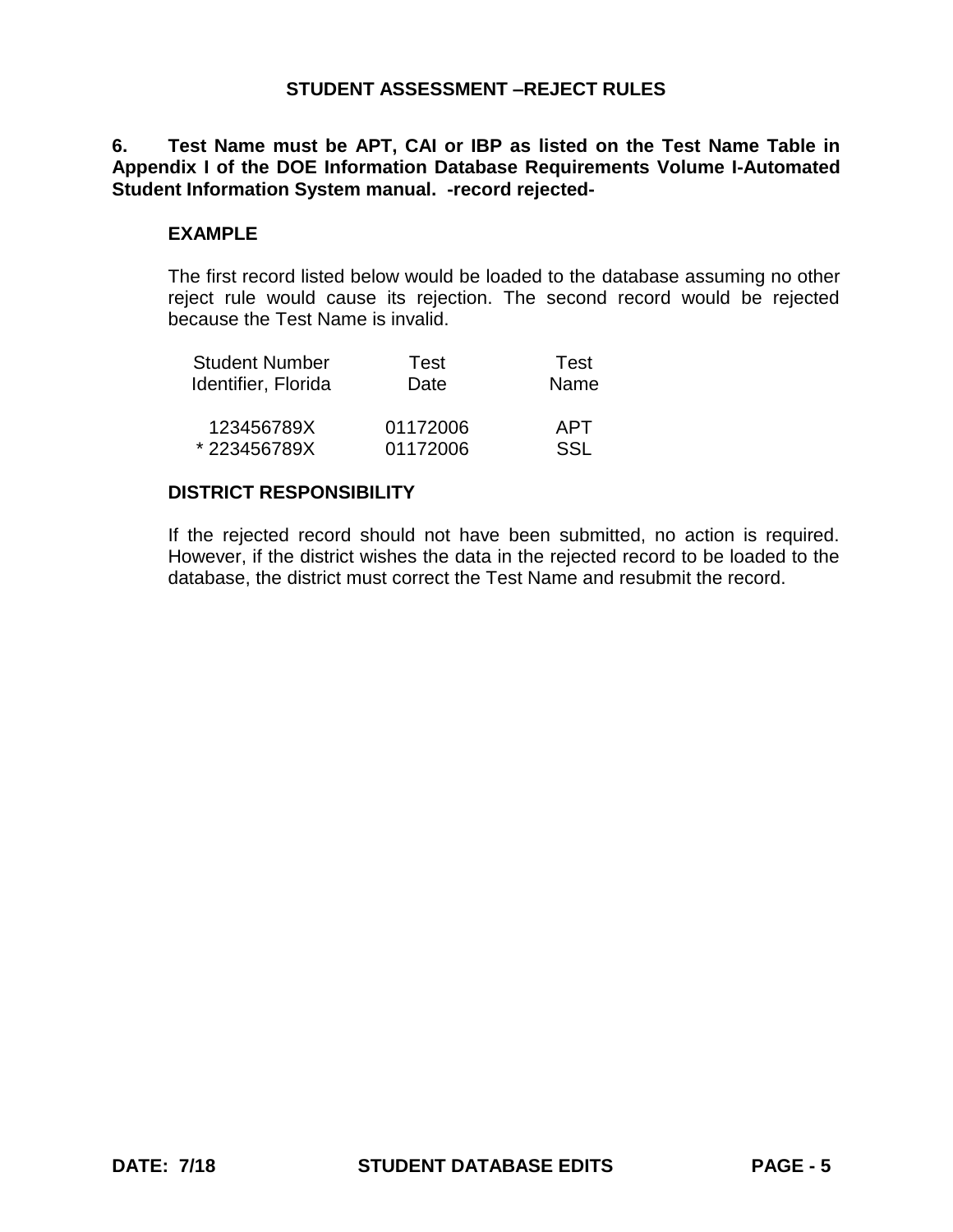## **7. Test Publication Year must be numeric and a valid year in the range 1970 through the current year. -record rejected-**

### **EXAMPLE**

The first record listed below would be loaded to the database assuming no other reject rule would cause its rejection. The second record would be rejected because the Test Publication Year is in the future. The third record would be rejected because the Test Publication Year is not within the valid range of years.

|                       |           | Test        |
|-----------------------|-----------|-------------|
| <b>Student Number</b> | Test      | Publication |
| Identifier, Florida   | Date      | Year        |
| 123456789X            | $0118***$ | 2002        |
| * 223456789X          | $1115***$ | 2103        |
| *323456789X           | $0431***$ | 1956        |

\*\*\*\* = Valid year for data submission.

## **DISTRICT RESPONSIBILITY**

If the rejected records should not have been submitted, no action is required. However, if the district wishes the data in the rejected records to be loaded to the database, the district must correct the Test Publication Year and resubmit the records.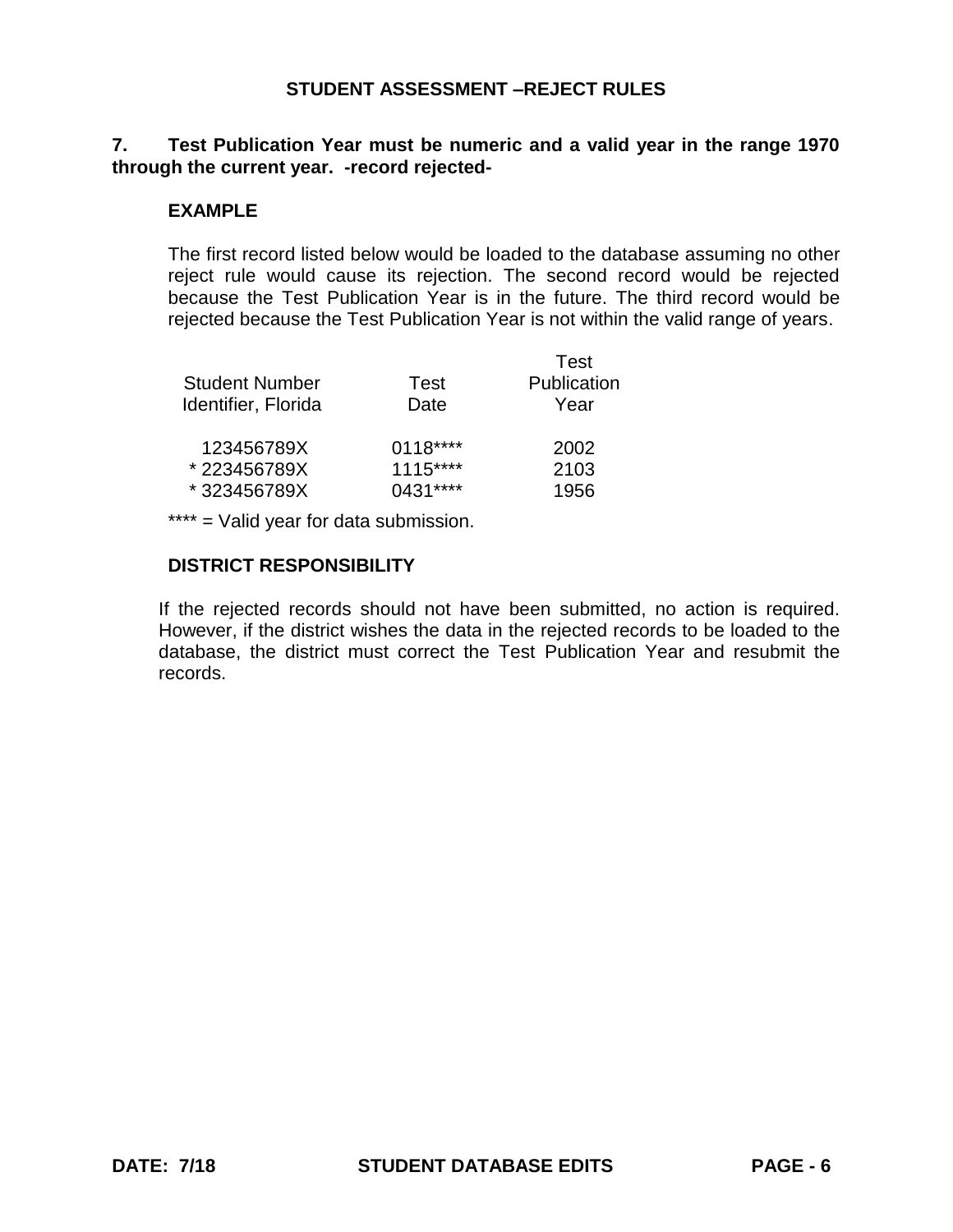#### **8. Test Date must be numeric and a valid date that is not in the future. -record rejected-**

#### **EXAMPLE**

The first two records listed below would be loaded to the database assuming no other reject rule would cause their rejection. The third record would be rejected because the Test Date is not a valid calendar date.

| <b>Student Number</b> | Test      |
|-----------------------|-----------|
| Identifier, Florida   | Date      |
|                       |           |
| 123456789X            | $0118***$ |
| 223456789X            | $1115***$ |
| *323456789X           | $0431***$ |

\*\*\*\* = Valid year for data submission.

### **DISTRICT RESPONSIBILITY**

If the rejected record should not have been submitted, no action is required. However, if the district wishes the data in the rejected record to be loaded to the database, the district must correct the Test Date and resubmit the record.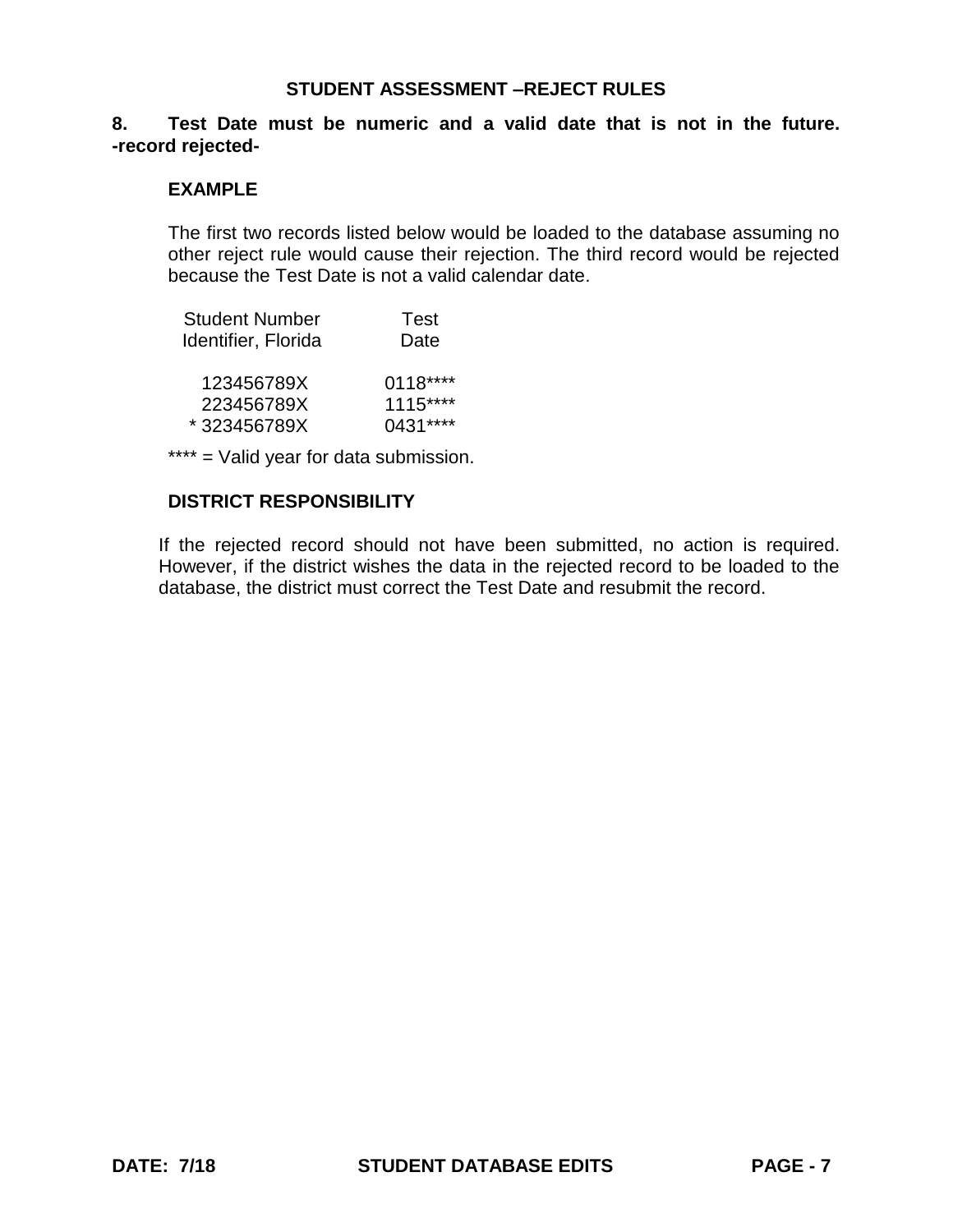# **9. The Test Subject Content code must be a valid code, specified in Appendix L of the DOE Information Database Requirements Volume I-Automated Student Information System manual, for the Test Name/Code. -record rejected-**

### **EXAMPLE**

The first record listed below would be loaded to the database assuming no other reject rule would cause its rejection. The second record would be rejected because the Test Subject Content code is invalid for the Test Code submitted. The third record would be rejected because the Test Subject Content code is blank.

| <b>Student Number</b> | Test       | <b>Test Subject</b> |
|-----------------------|------------|---------------------|
| Identifier, Florida   | Code       | Content             |
| 123456789X            | <b>STA</b> | 11                  |
| *223456789X           | <b>STA</b> | 03                  |
| *323456789X           | <b>STA</b> |                     |

### **DISTRICT RESPONSIBILITY**

If the rejected records should not have been submitted, no action is required. However, if the district wishes the data in the rejected records to be loaded to the database, the district must correct the Test Subject Content codes and resubmit the records.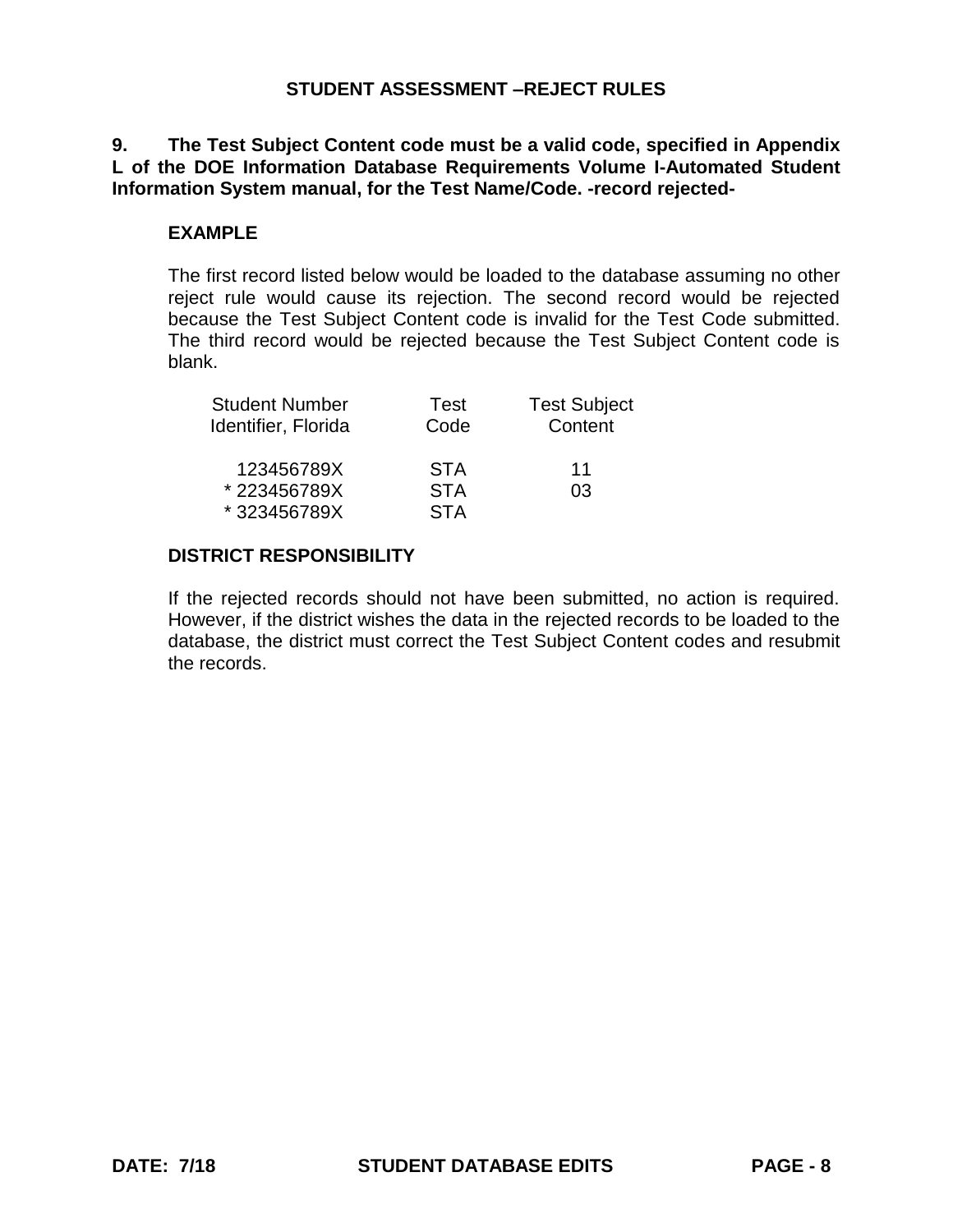# **11. Test Score 1 must be numeric and right justified with leading zeros. -record rejected-**

### **EXAMPLE**

The first record listed below would be loaded to the database assuming no other reject rule would cause its rejection. The second record would be rejected because Test Score 1 contains alphabetic characters. The third record would be rejected because Test Score 1 does not have leading zeros.

| <b>Student Number</b> |           |         |
|-----------------------|-----------|---------|
| Identifier,           | Test      | Test    |
| Florida               | Date      | Score 1 |
| 123456789X            | $0119***$ | 0071    |
| *301741234X           | $0119***$ | AA71    |
| *242424321X           | $0119***$ | 71      |

\*\*\*\* = Valid fiscal year for data submission.

## **DISTRICT RESPONSIBILITY**

If the rejected records should not have been submitted, no action is required. However, if the district wishes the data in the rejected records to be loaded to the database, the district must correct the Test Score 1 and resubmit the records.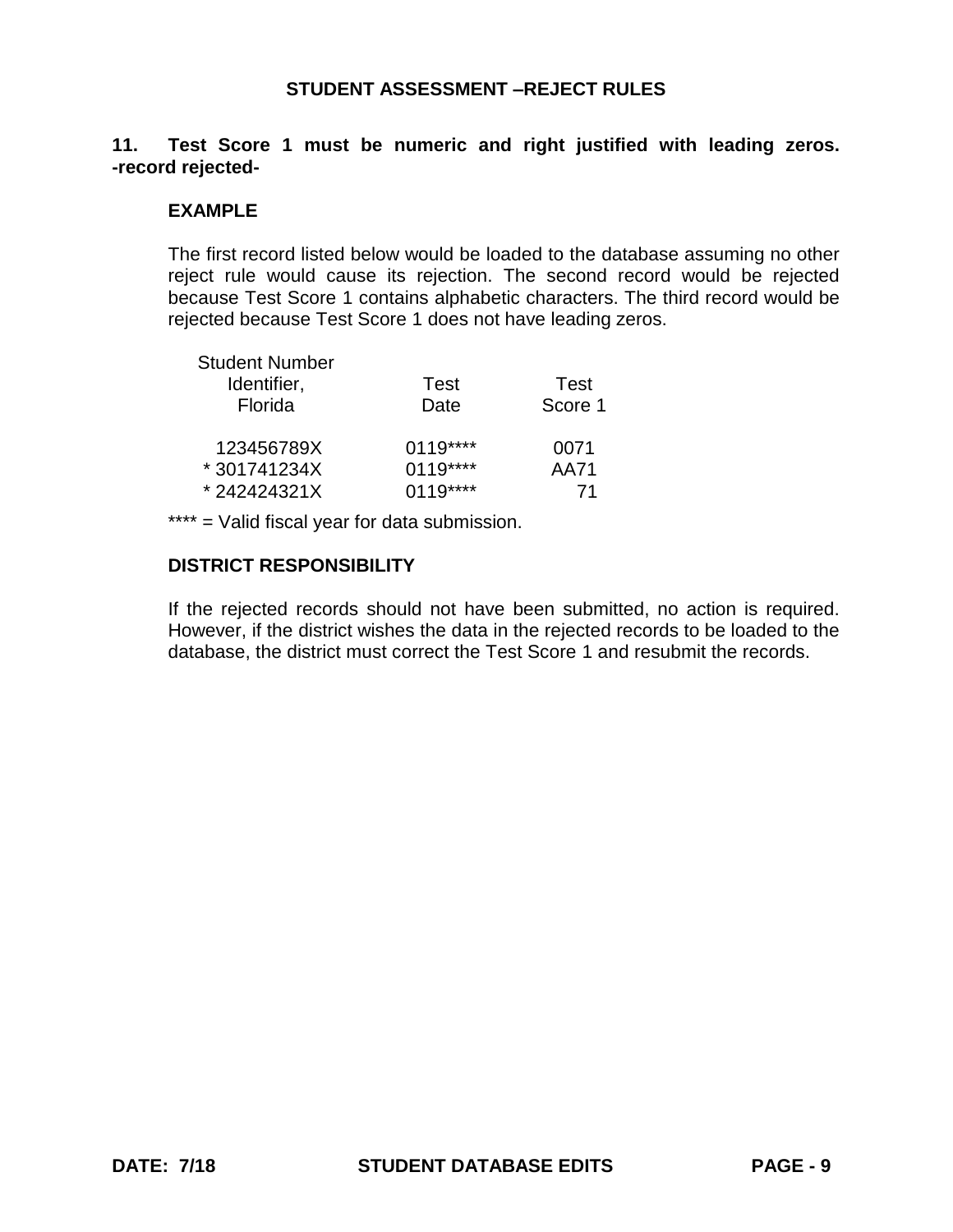# **13. Test Score 2 must be numeric and right justified with leading zeros. -record rejected-**

### **EXAMPLE**

The first record listed below would be loaded to the database assuming no other reject rule would cause its rejection. The second record would be rejected because Test Score 2 contains alphabetic characters. The third record would be rejected because Test Score 2 does not have leading zeros.

| <b>Student Number</b> |           |         |
|-----------------------|-----------|---------|
| Identifier,           | Test      | Test    |
| Florida               | Date      | Score 2 |
| 123456789X            | $0119***$ | 0071    |
| *301741234X           | $0119***$ | AA71    |
| *242424321X           | $0119***$ | 71      |

\*\*\*\* = Valid fiscal year for data submission.

### **DISTRICT RESPONSIBILITY**

If the rejected records should not have been submitted, no action is required. However, if the district wishes the data in the rejected records to be loaded to the database, the district must correct the Test Score 2 and resubmit the records.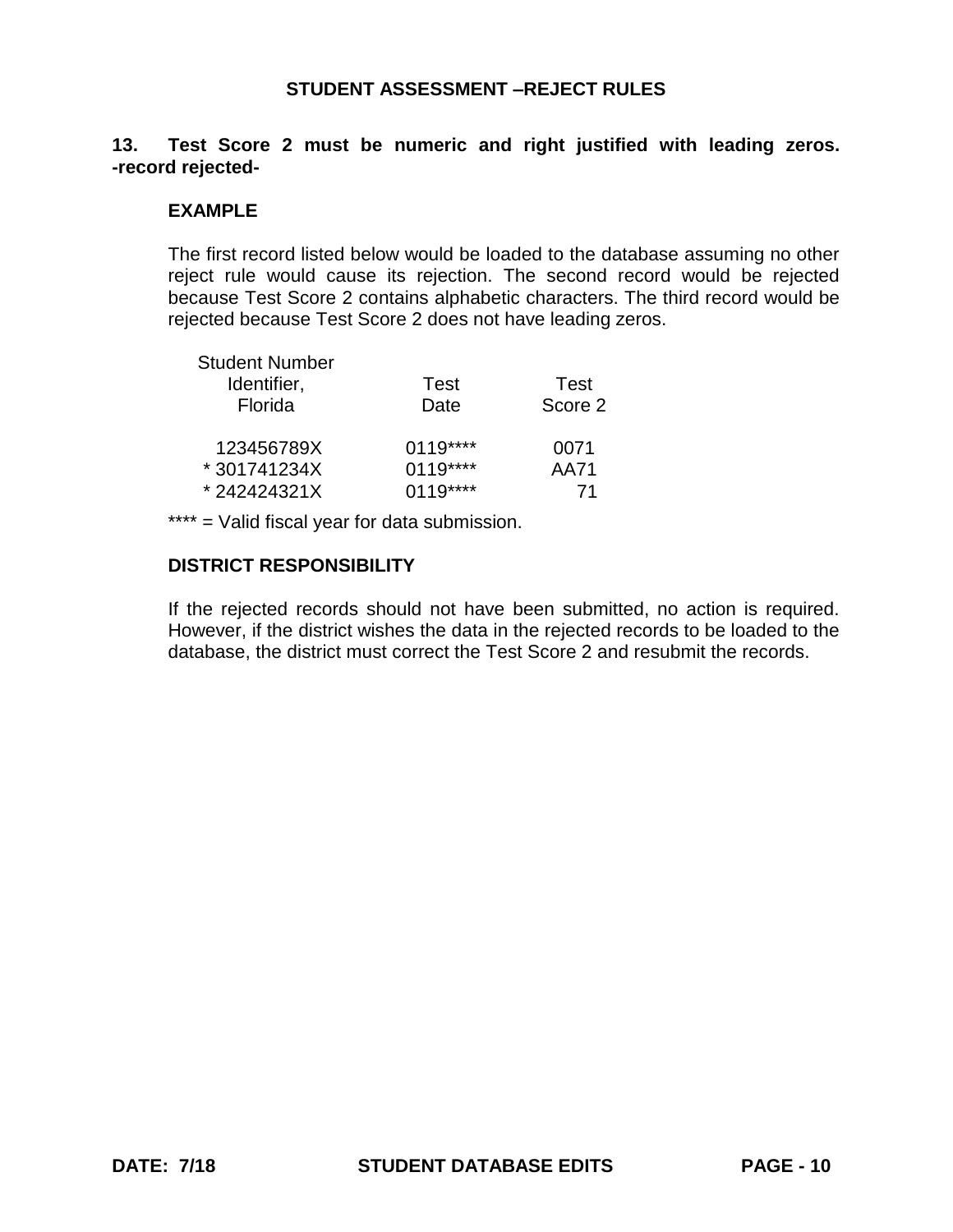**14. The Transaction Code must be A, C or D. For the original transmission, only A is valid. For subsequent batch/update submissions, if A is specified then the record must not already exist on the database; if C or D is specified then the record must exist on the database. -record rejected-**

#### **EXAMPLE**

For all original transmissions, the Transaction Code must be "A". An original transaction is the first submission of a record during a survey period. After original transmission of records, changes to the record for elements other than the key elements must be done with a "C" as the Transaction Code. To delete a record, the Transaction Code must be a "D". To change key elements in a batch transaction, the record must FIRST be deleted with a "D" and then added with an "A". Records with an incorrect Transaction Code would be rejected.

#### **DISTRICT RESPONSIBILITY**

If the rejected records should not have been submitted no action is required. However, if the district wishes the data in the rejected records to be loaded to the database, the district must correct the Transaction Code and resubmit the records.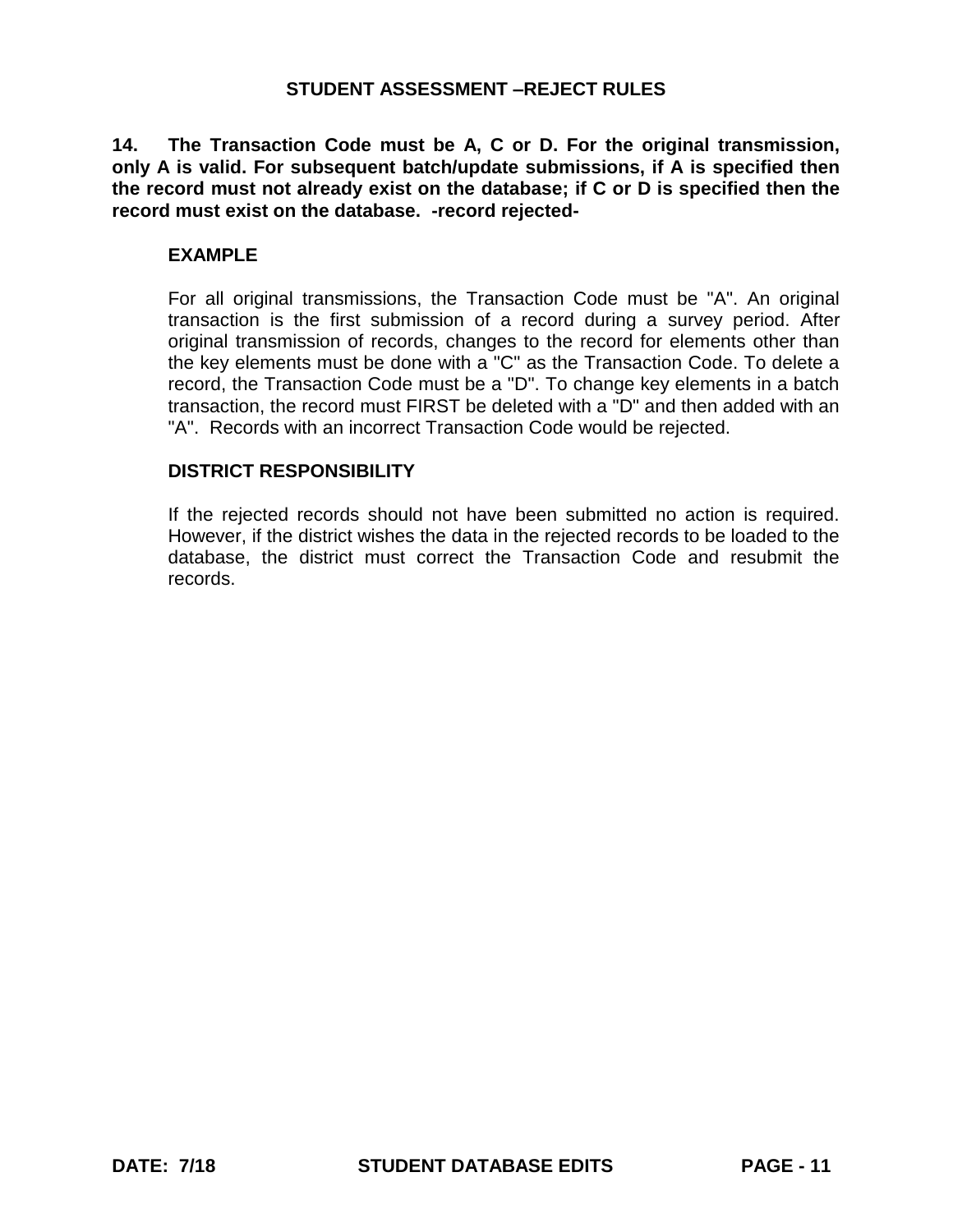### **18. Test Level must not be blank. -record rejected-**

## **EXAMPLE**

The first record listed below would be loaded to the database assuming no other reject rule would cause its rejection. The second record would be rejected because the Test Level field is blank.

| <b>Student Number</b> |           |       |
|-----------------------|-----------|-------|
| Identifier,           | Test      | Test  |
| Florida               | Date      | Level |
| 123456789X            | $0119***$ | 11    |
| *242424321X           | $0119***$ |       |

\*\*\*\* = Valid fiscal year for data submission.

# **DISTRICT RESPONSIBILITY**

If the rejected record should not have been submitted, no action is required. However, if the district wishes the data in the rejected record to be loaded to the database, the district must correct the Test Level and resubmit the record.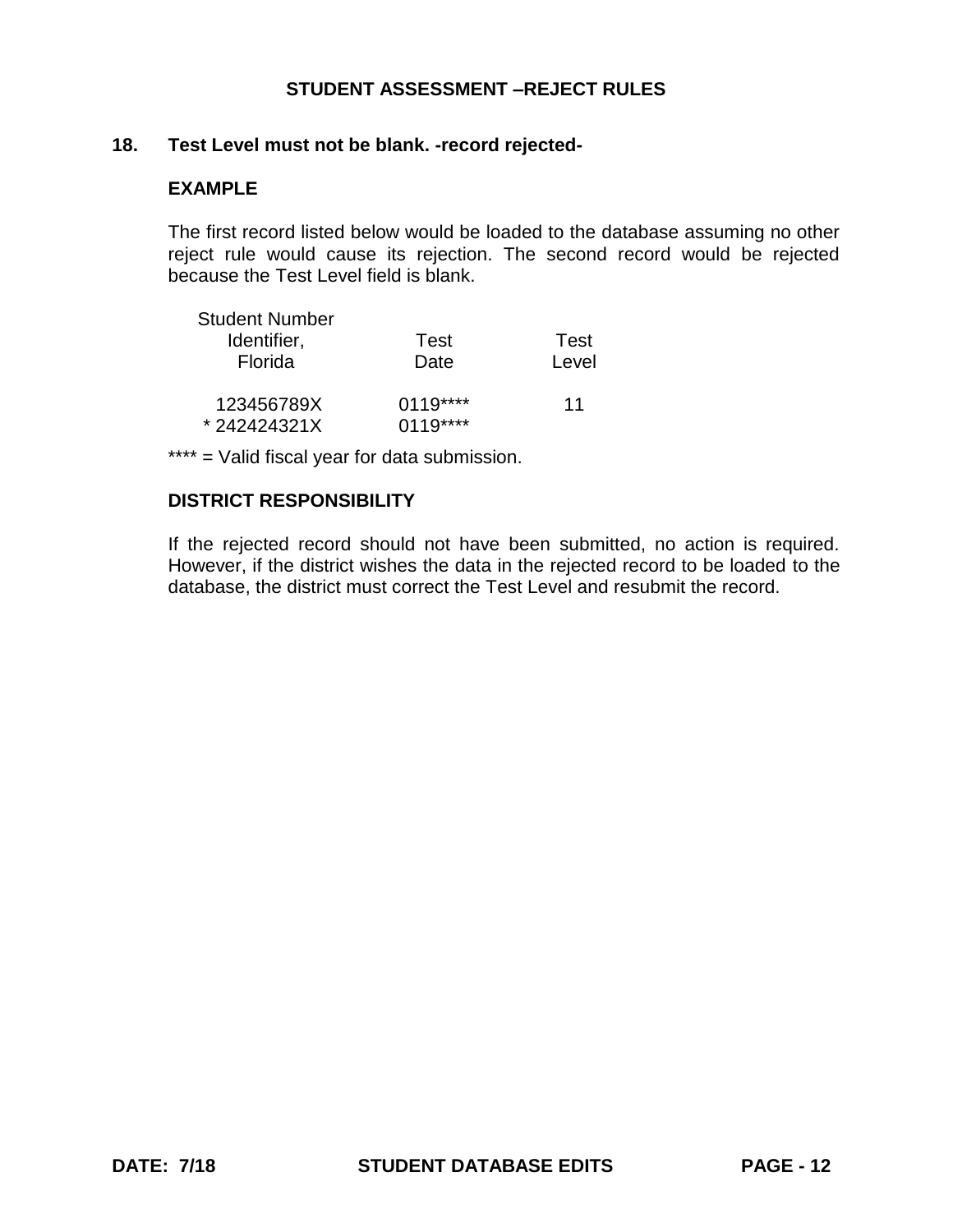### **19. Test Form must not be blank. -record rejected-**

## **EXAMPLE**

The first record listed below would be loaded to the database assuming no other reject rule would cause its rejection. The second record would be rejected because the Test Form field is blank.

| <b>Student</b> |           |      |
|----------------|-----------|------|
| <b>Number</b>  |           |      |
| Identifier,    | Test      | Test |
| Florida        | Date      | Form |
| 123456789X     | 0119****  | А    |
| *242424321X    | $0119***$ |      |

\*\*\*\* = Valid fiscal year for data submission.

# **DISTRICT RESPONSIBILITY**

If the rejected record should not have been submitted, no action is required. However, if the district wishes the data in the rejected record to be loaded to the database, the district must correct the Test Form and resubmit the records.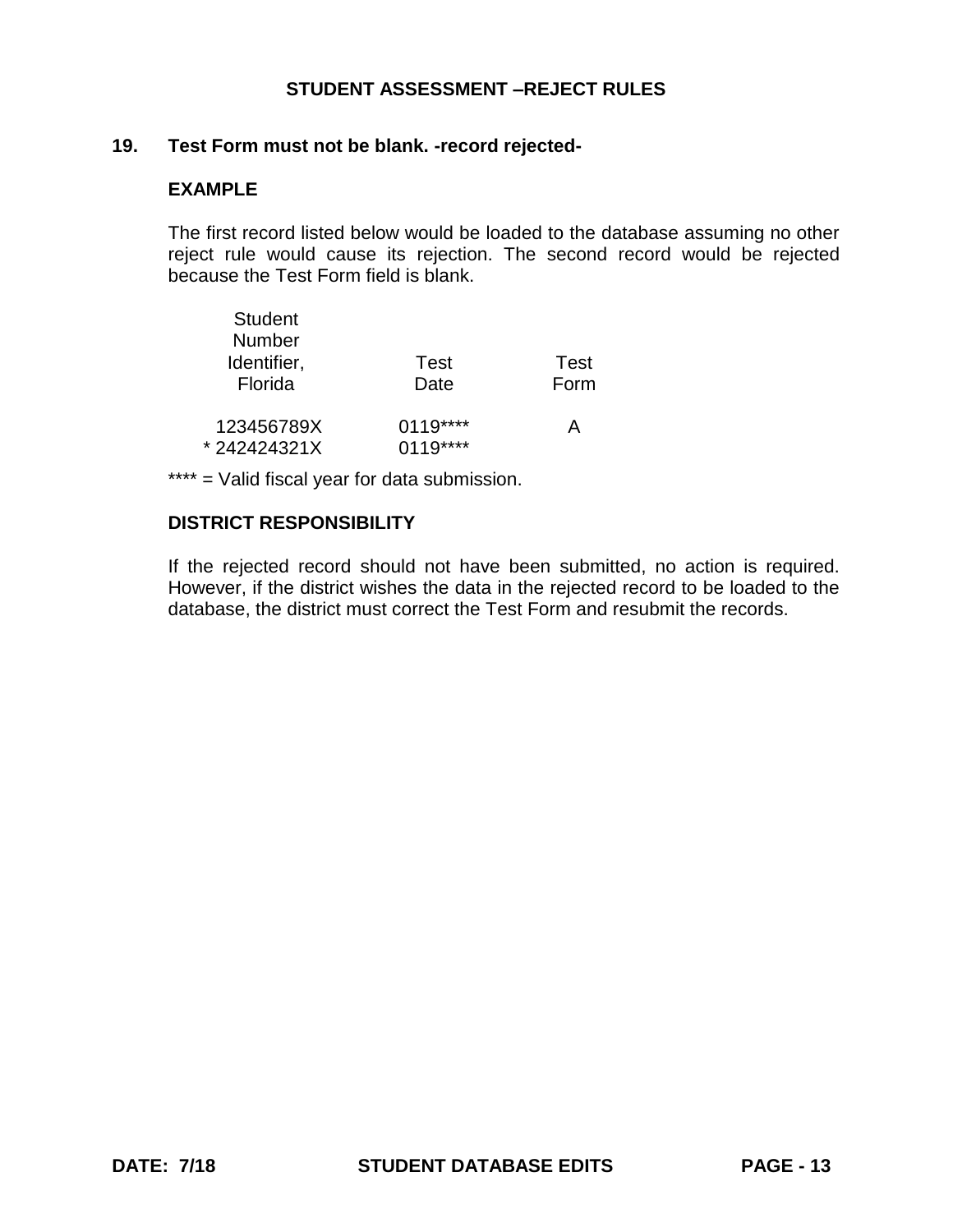### **20. If Test Score Type 2 is ZZ then Test Score 2 must be 0000. -record rejected-**

## **EXAMPLE**

The first record listed below would be loaded to the database assuming no other reject rule would cause its rejection. The second record would be rejected because the Test Score 2 is not 0000.

| <b>Student</b> |          |        |         |
|----------------|----------|--------|---------|
| <b>Number</b>  |          | Test   |         |
| Identifier,    | Test     | Score  | Test    |
| Florida        | Date     | Type 2 | Score 2 |
| 123456789X     | 01192007 | 77     | 0000    |
| *301741234X    | 01192007 | 77     | Ი2ᲘᲘ    |

#### **DISTRICT RESPONSIBILITY**

If the rejected record should not have been submitted, no action is required. However, if the district wishes the data in the rejected record to be loaded to the database, the district must correct the Test Score 2 and resubmit the record.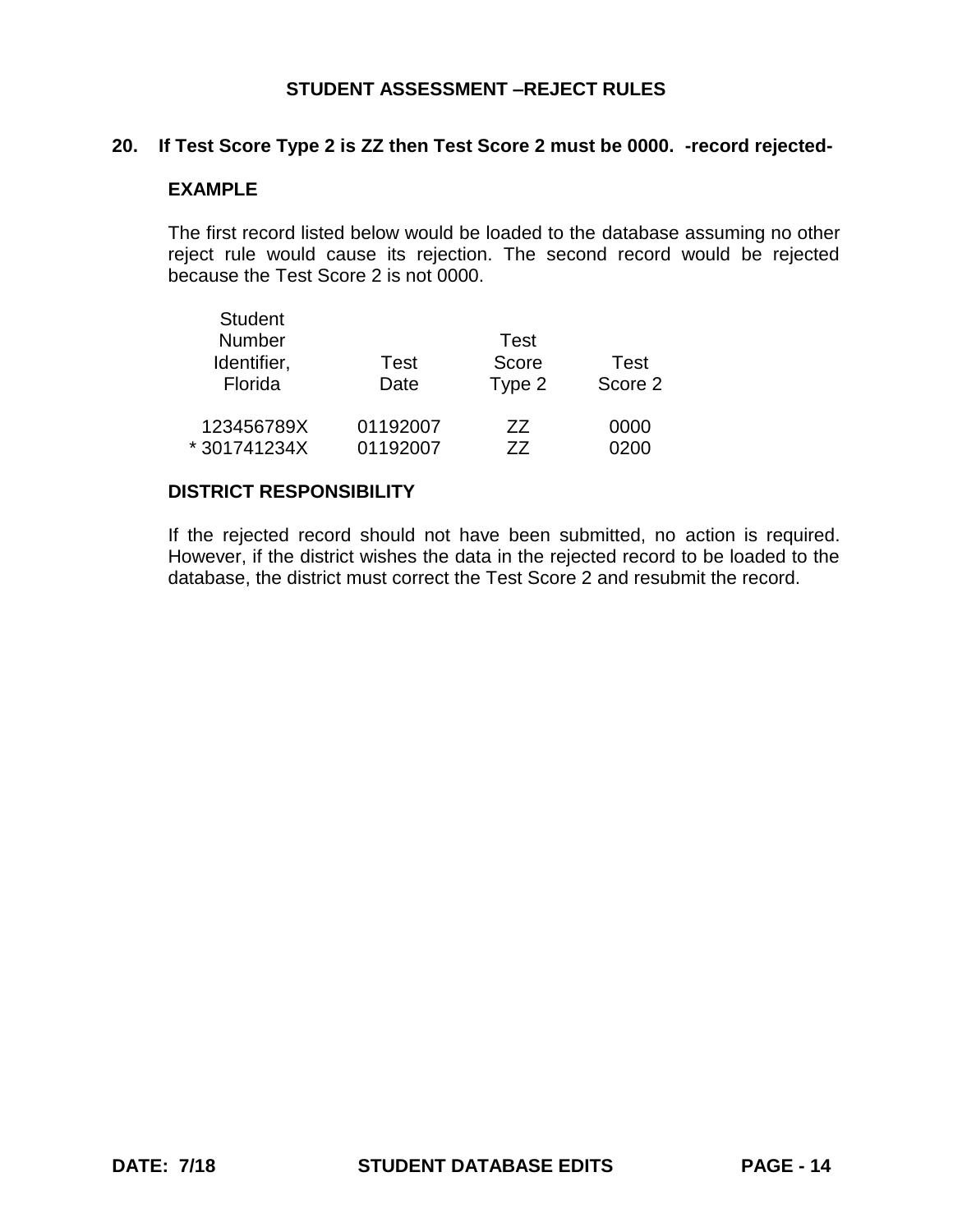**21. Each Student Assessment record must be unique based on District Number, Current Enrollment; School Number, Current Enrollment; Student Number Identifier, Florida; Survey Period Code; School Year; Test Name, Test Date and Test Subject Content. -first record accepted, all other duplicate records rejected-**

#### **EXAMPLE**

The first, third and fourth records listed below would be loaded to the database assuming no other reject rule would cause their rejection. The second and fifth records would be rejected since they are duplicates (same District Number, Current Enrollment; School Number, Current Enrollment; Student Number Identifier, Florida; Survey Period Code; School Year; Test Name, Test Date and Test Subject Content) of the first and fourth records, respectively.

| School                | <b>Student</b>    |        |      |                |      |                                                          |
|-----------------------|-------------------|--------|------|----------------|------|----------------------------------------------------------|
| Number,               | Number,           | Survey |      |                |      | Test                                                     |
| Current               | <b>Identifier</b> |        |      | <b>Test</b>    | Test | Subject                                                  |
| Enrollment Enrollment | Florida           | Code   | Year | Name           | Date | Content                                                  |
|                       |                   |        |      |                |      |                                                          |
| 0411                  | 012345675X        | 5      | **** | CAI            |      | 3A                                                       |
| 0411                  | 012345675X        | 5      | **** | CAI            |      | 3A                                                       |
| 0411                  | 023456789X        | 5      | **** | APT            |      | 1A                                                       |
| 0411                  | 032345675X        | 5      | **** | IBP            |      | <b>NB</b>                                                |
| 0411                  | 032345675X        | 5      | **** | IBP            |      | <b>NB</b>                                                |
|                       |                   |        |      | Period, School |      | 09182006<br>09182006<br>09222006<br>09232006<br>09232006 |

\*\*\*\* = Valid fiscal year for data submission.

#### **DISTRICT RESPONSIBILITY**

If the records that were accepted and loaded to the database are correct ones, no action is required. However, if the district wishes the data in the rejected records to be loaded to the database, the district must delete any invalid records, correct any rejected records if necessary, and resubmit the corrected records.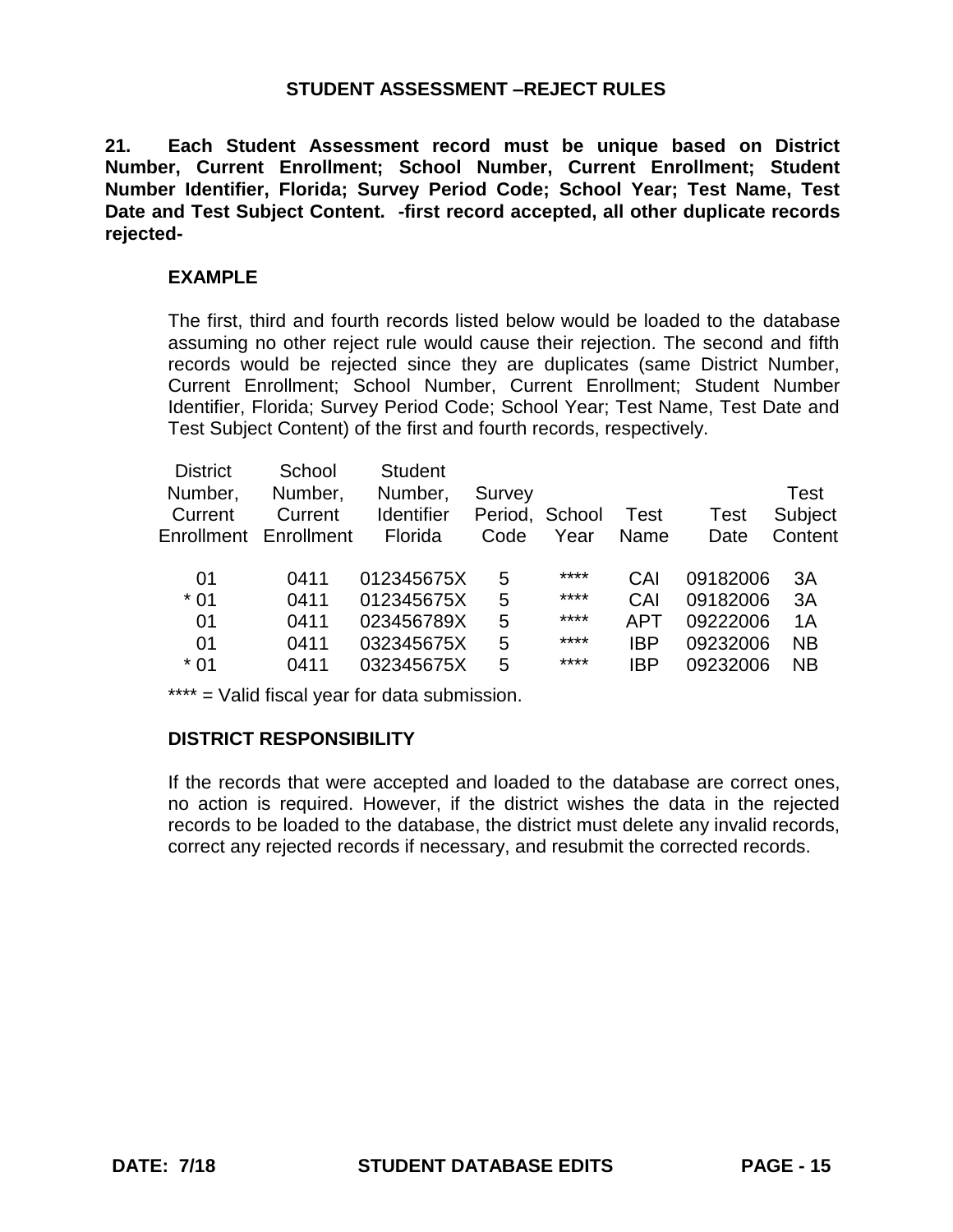**22. The Student Number Identifier, Local may be any combination of letters, numbers and blanks. (All blanks are allowable.) It must be left-justified with trailing blanks. -record rejected-**

## **EXAMPLE**

The first three records listed below would be loaded to the database assuming no other edit would cause their rejection. The fourth record would be rejected because the Student Number Identifier, Local contains a symbol (@). The fifth record would be rejected because it is right-justified rather than left-justified.

| <b>District</b> | <b>Student</b> |
|-----------------|----------------|
| Number,         | Number         |
| Current         | Identifier,    |
| Enrollment      | Local          |
| 01              | 0123456789     |
| 01              | ABC123DEF9     |
| 01              | 3001 28K       |
| 01              | 2121@xyz       |
| ሰ1              | 123456         |
|                 |                |

#### **DISTRICT RESPONSIBILITY**

If the rejected record should not have been submitted, no action is required. However, if the district wishes the data in the rejected record to be loaded to the database, the district must correct the Student Number Identifier, Local and resubmit the record.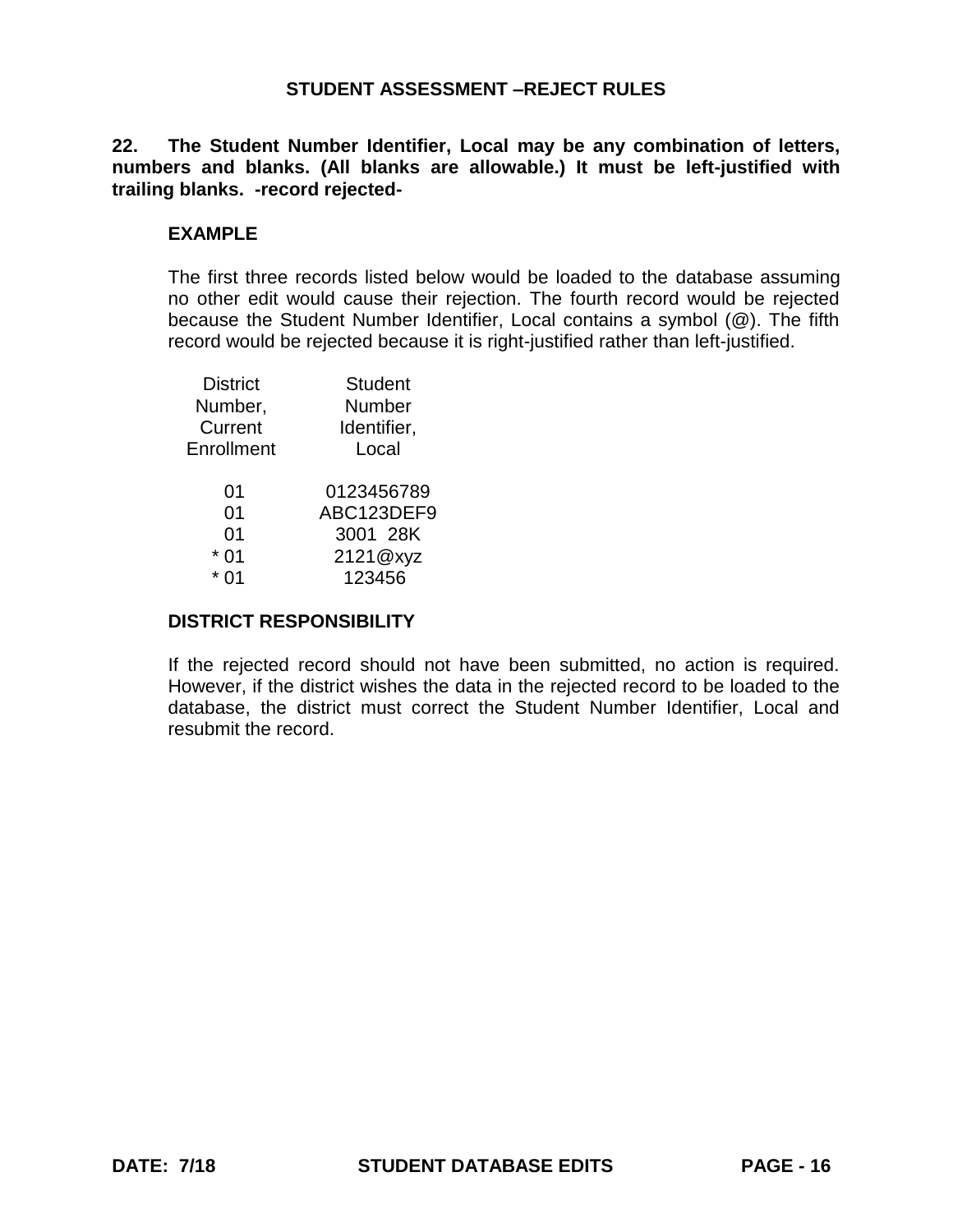### **23. School Number, Current Enrollment must be numeric in the range 0001 to 9899, excluding 3518 and 9001. -record rejected-**

#### **EXAMPLE**

The first two records listed below would be loaded to the database assuming no other reject rule would cause their rejection. The second two records would be rejected. The first of these would be rejected because the School Number, Current Enrollment is not in the appropriate numerical range. The second of these two records would be rejected because the School Number, Current Enrollment is not numeric.

| District Number,          | School Number,            | <b>Student Number</b> |
|---------------------------|---------------------------|-----------------------|
| <b>Current Enrollment</b> | <b>Current Enrollment</b> | Identifier, Florida   |
|                           |                           |                       |
| 01                        | 0151                      | 012345678X            |
| 01                        | 0151                      | 012345679X            |
| * በ1                      | 9999                      | 012345680X            |
| * በ1                      | C901                      | 012345681X            |
|                           |                           |                       |

#### **DISTRICT RESPONSIBILITY**

If the rejected records should not have been submitted, no action is required. However, if the district wishes the data in the rejected records to be loaded to the database, the district must correct the School Number, Current Enrollment and resubmit the records.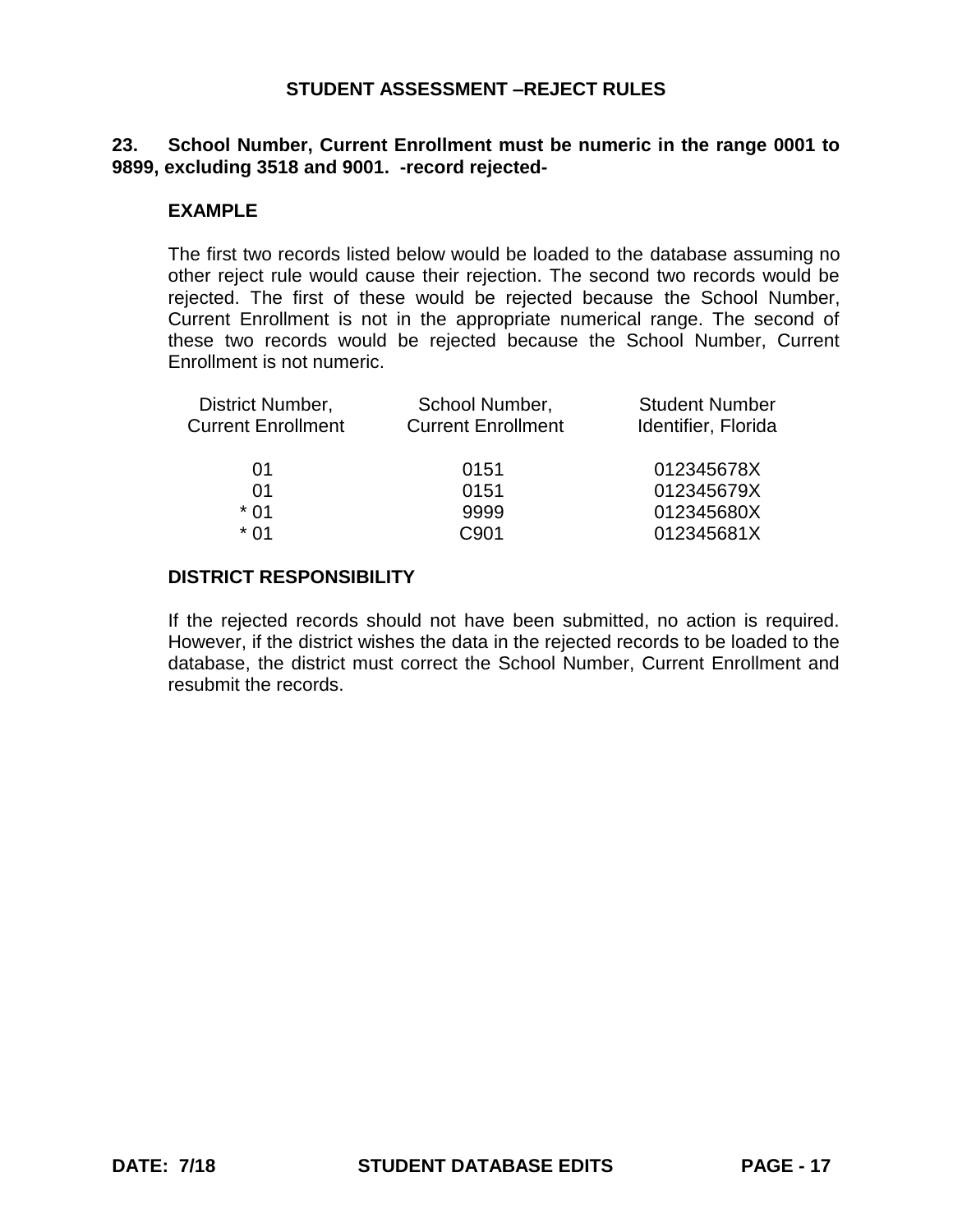# **24. Test Score Type 1 must be SS for APT, CAI or IBP, and Test Score Type 2 must be ZZ for APT, CAI or IBP. -record rejected-**

## **EXAMPLE**

The first record listed below would be loaded to the database assuming no other reject rule would cause its rejection. The second record would be rejected because Test Score Type 2 is not ZZ.

| <b>Student Number</b> |          |      | Test   | Test   |
|-----------------------|----------|------|--------|--------|
| Identifier,           | Test     | Test | Score  | Score  |
| Florida               | Date     | Name | Type 1 | Type 2 |
| 123456789X            | 11012008 | CAI  | SS     | 77     |
| *301741234X           | 11012008 | CAI  | SS     | I X    |

#### **DISTRICT RESPONSIBILITY**

If the rejected record should not have been submitted, no action is required. However, if the district wishes the data in the rejected record to be loaded to the database, the district must correct Test Score Type 2 and resubmit the record.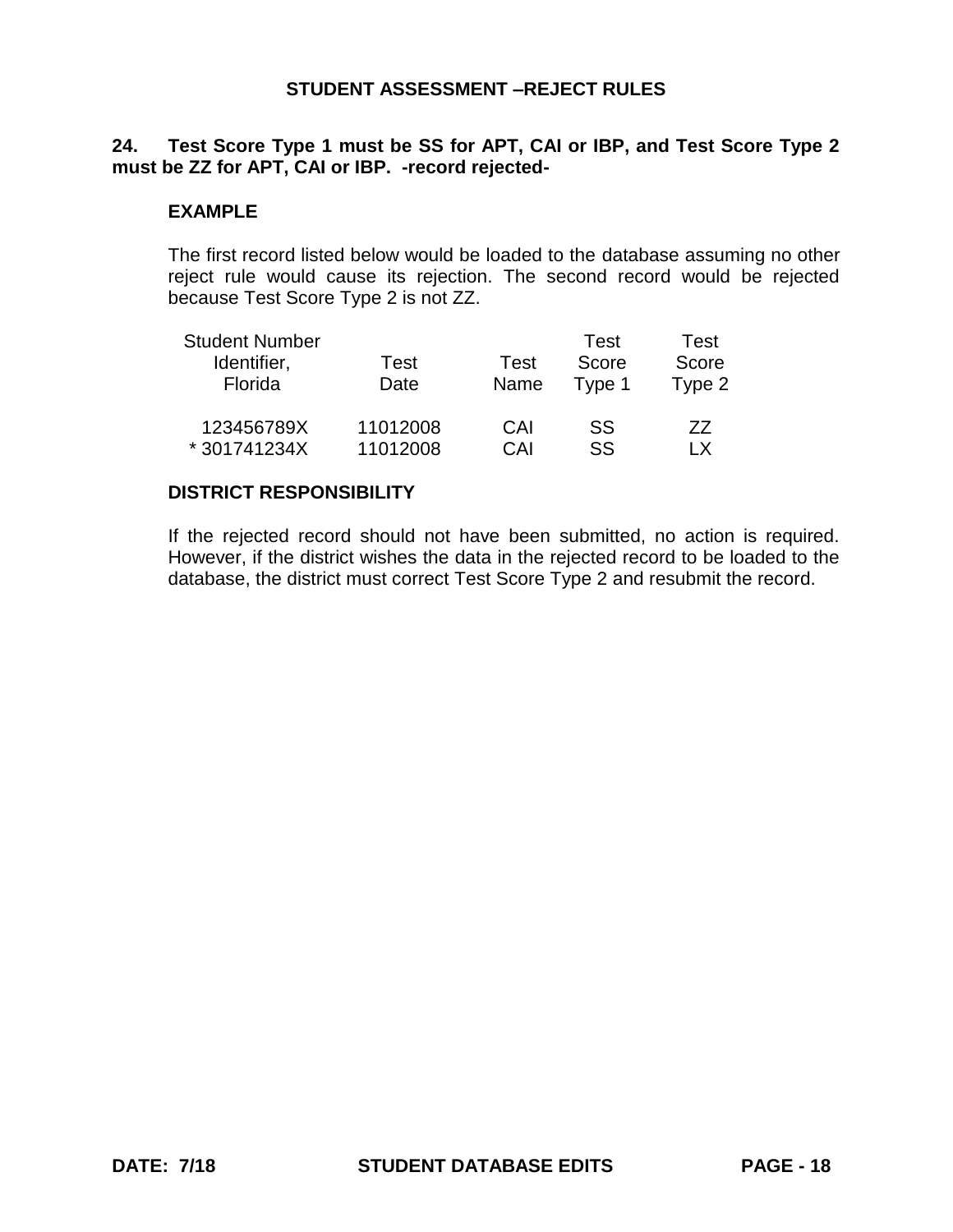## **26. If Test Name is CAI then Test Publication Year must be the year the data is being reported or the previous year. -record rejected-**

## **EXAMPLE**

The first record listed below would be loaded to the database assuming no other reject rule would cause its rejection. The second record would be rejected because the Test Publication Year is not valid for the Test Name reported.

| <b>Student Number</b> |          |      | Test        |
|-----------------------|----------|------|-------------|
| Identifier,           | Test     | Test | Publication |
| Florida               | Date     | Name | Year        |
| 123456789X            | 06012009 | CAI  | 2009        |
| *301741234X           | 06012009 | CAI  | 2007        |

#### **DISTRICT RESPONSIBILITY**

If the rejected record should not have been submitted, no action is required. However, if the district wishes the data in the rejected record to be loaded to the database, the district must correct the Test Publication Year and resubmit the record.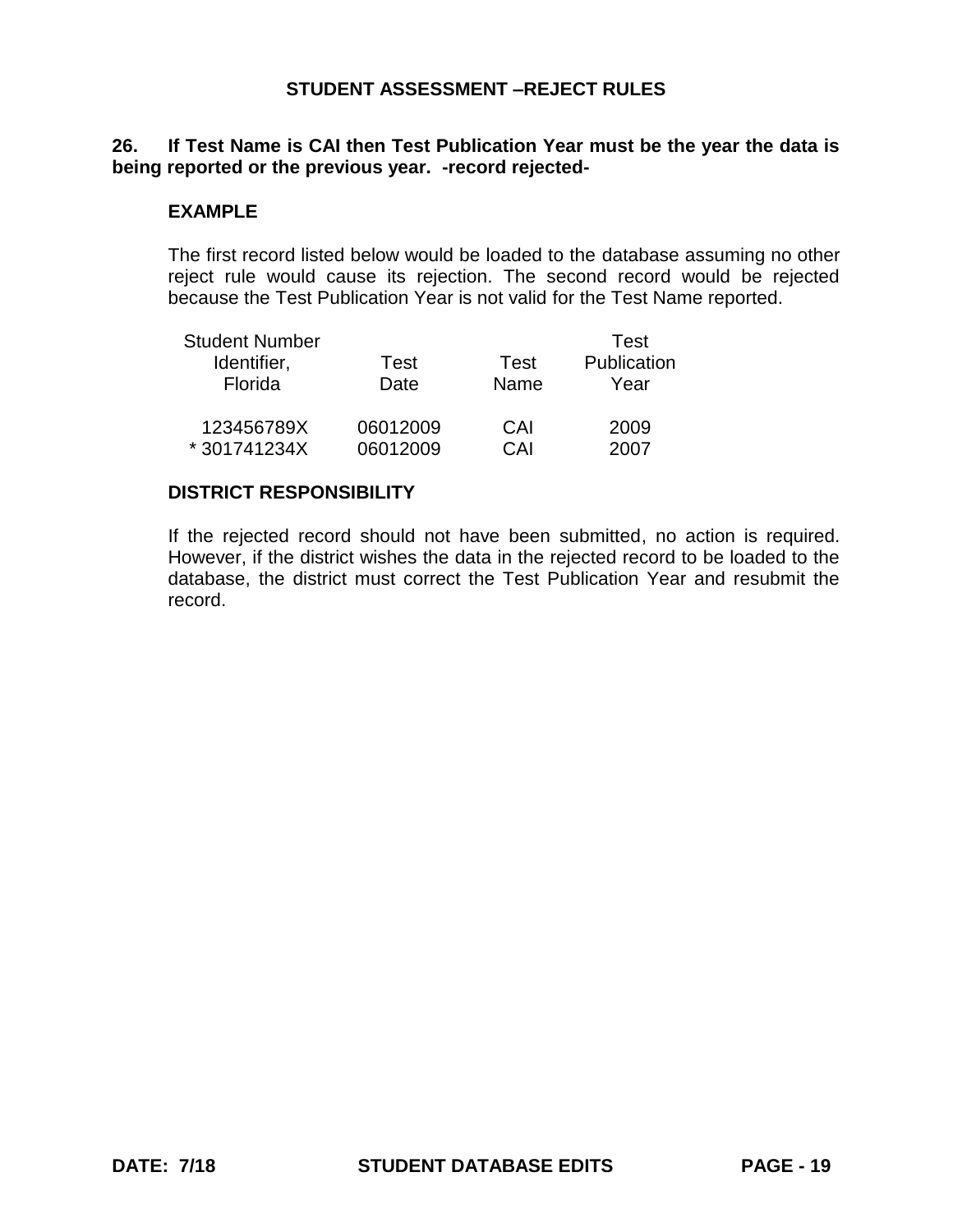**27. If Test Name is CAI then Test Date must be June 1 (0601), June 2 (0602) November 1 (1101) or November 2 (1102) of the school year being reported. -record rejected-**

#### **EXAMPLE**

The first record listed below would be loaded to the database assuming no other reject rule would cause its rejection. The second record would be rejected because the Test Date is not valid for the Test Name reported.

| <b>Student Number</b> |          |      | Test        |
|-----------------------|----------|------|-------------|
| Identifier,           | Test     | Test | Publication |
| Florida               | Date     | Name | Year        |
| 123456789X            | 06012009 | CAI  | 2009        |
| *301741234X           | 06112009 | CAI  | 2009        |

# **DISTRICT RESPONSIBILITY**

If the rejected record should not have been submitted, no action is required. However, if the district wishes the data in the rejected record to be loaded to the database, the district must correct the Test Date and resubmit the record.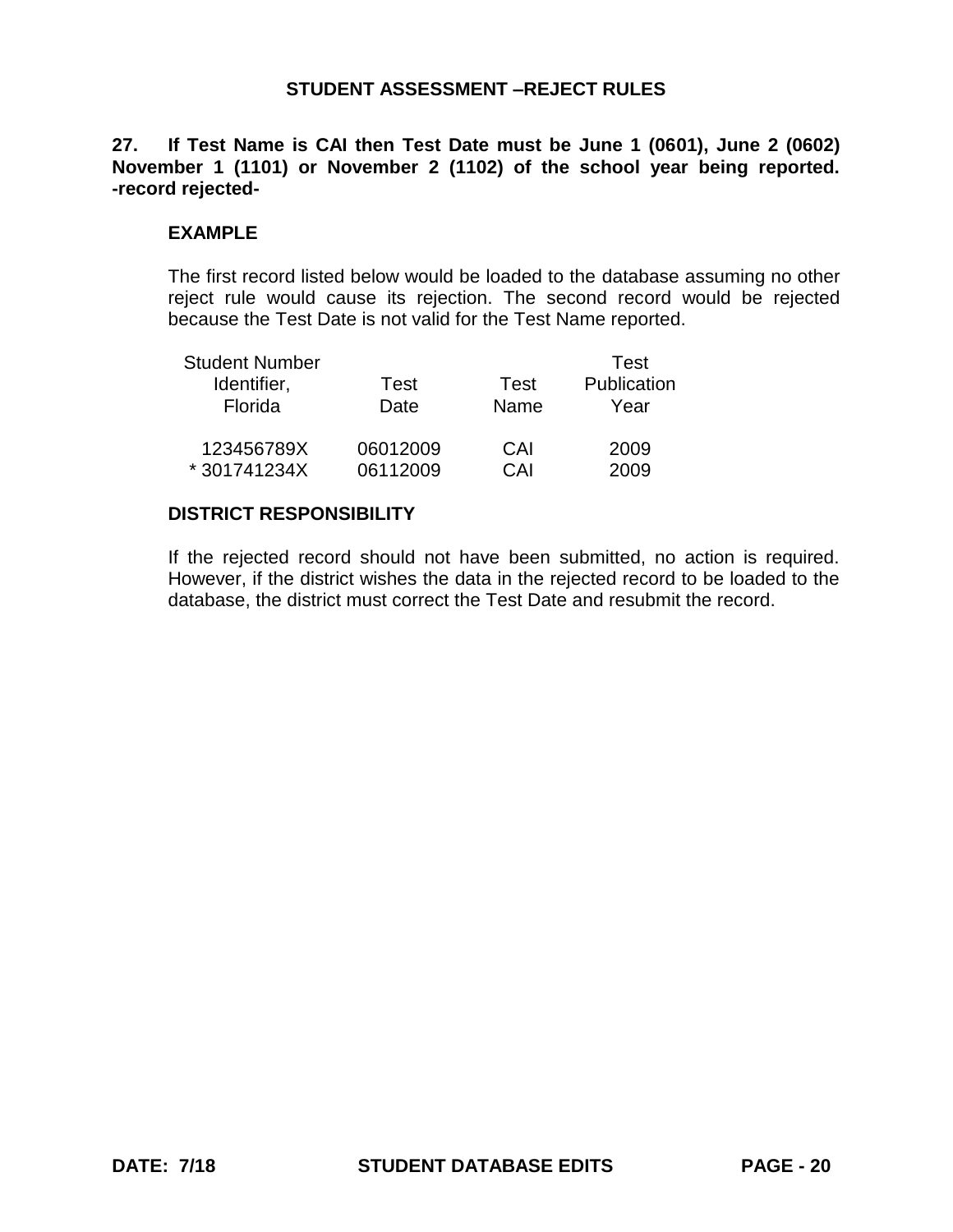### **28. If Test Name is APT, CAI or IBP then Test Form must be Z. -record rejected-**

## **EXAMPLE**

The first record listed below would be loaded to the database assuming no other reject rule would cause its rejection. The second record would be rejected because the Test Form is not valid for the Test Name reported.

| <b>Student Number</b> |          |      |      |
|-----------------------|----------|------|------|
| Identifier,           | Test     | Test | Test |
| Florida               | Date     | Name | Form |
| 123456789X            | 06012009 | CAI  | 7    |
| * 301741234X          | 06012009 | CAI  |      |

#### **DISTRICT RESPONSIBILITY**

If the rejected record should not have been submitted, no action is required. However, if the district wishes the data in the rejected record to be loaded to the database, the district must correct the Test Form and resubmit the record.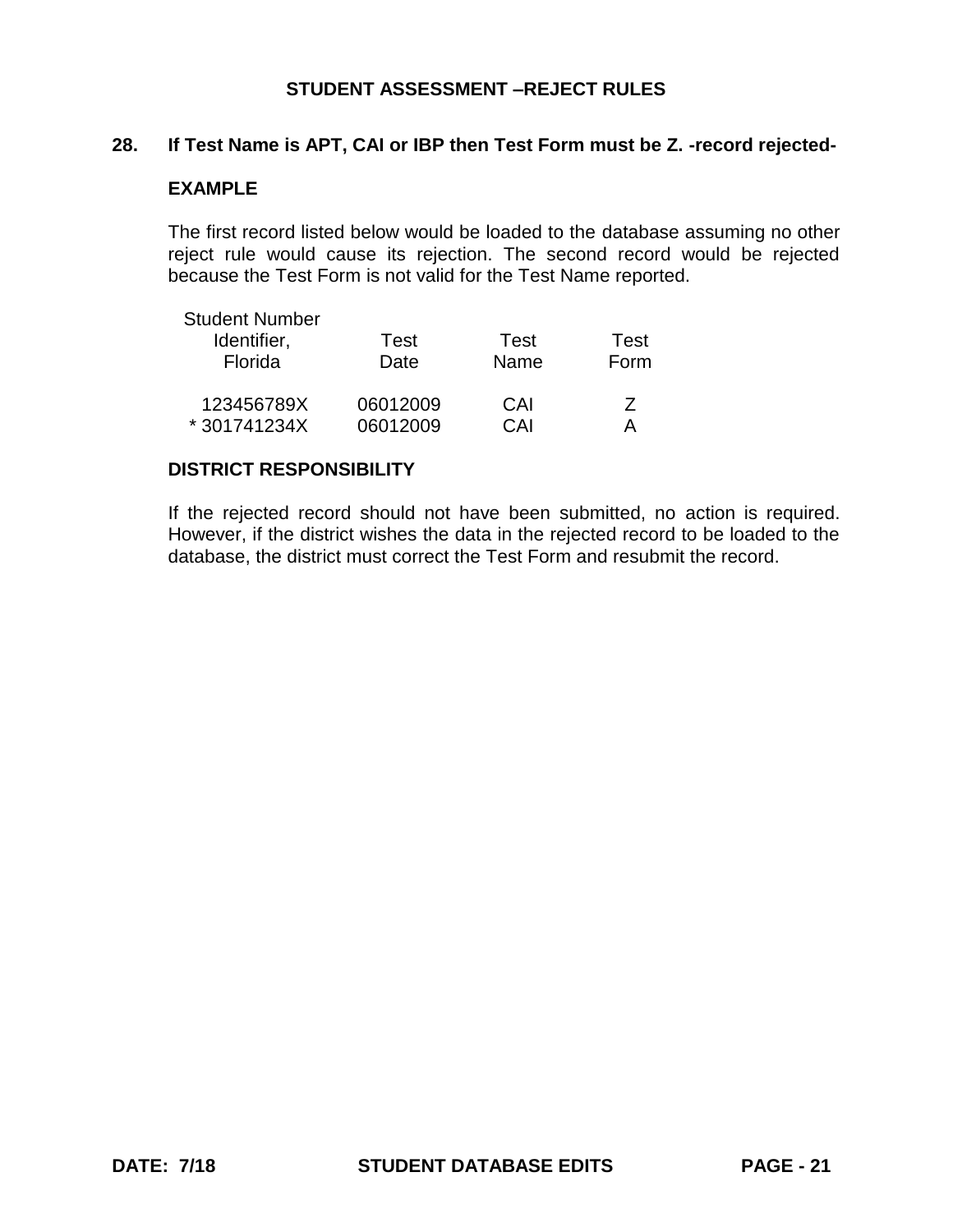# **29. If Test Name is CAI then Test Level must be A or AS. -record rejected-**

**Note: Test Level A is left justified with a trailing blank.**

#### **EXAMPLE**

The first record listed below would be loaded to the database assuming no other reject rule would cause its rejection. The second record would be rejected because the Test Level is not valid for the Test Name reported.

| <b>Student Number</b> |          |      |       |
|-----------------------|----------|------|-------|
| Identifier,           | Test     | Test | Test  |
| Florida               | Date     | Name | Level |
| 123456789X            | 06012009 | CAI  | AS    |
| *301741234X           | 06012009 | CAI  | ς     |

## **DISTRICT RESPONSIBILITY**

If the rejected record should not have been submitted, no action is required. However, if the district wishes the data in the rejected record to be loaded to the database, the district must correct the Test Level and resubmit the record.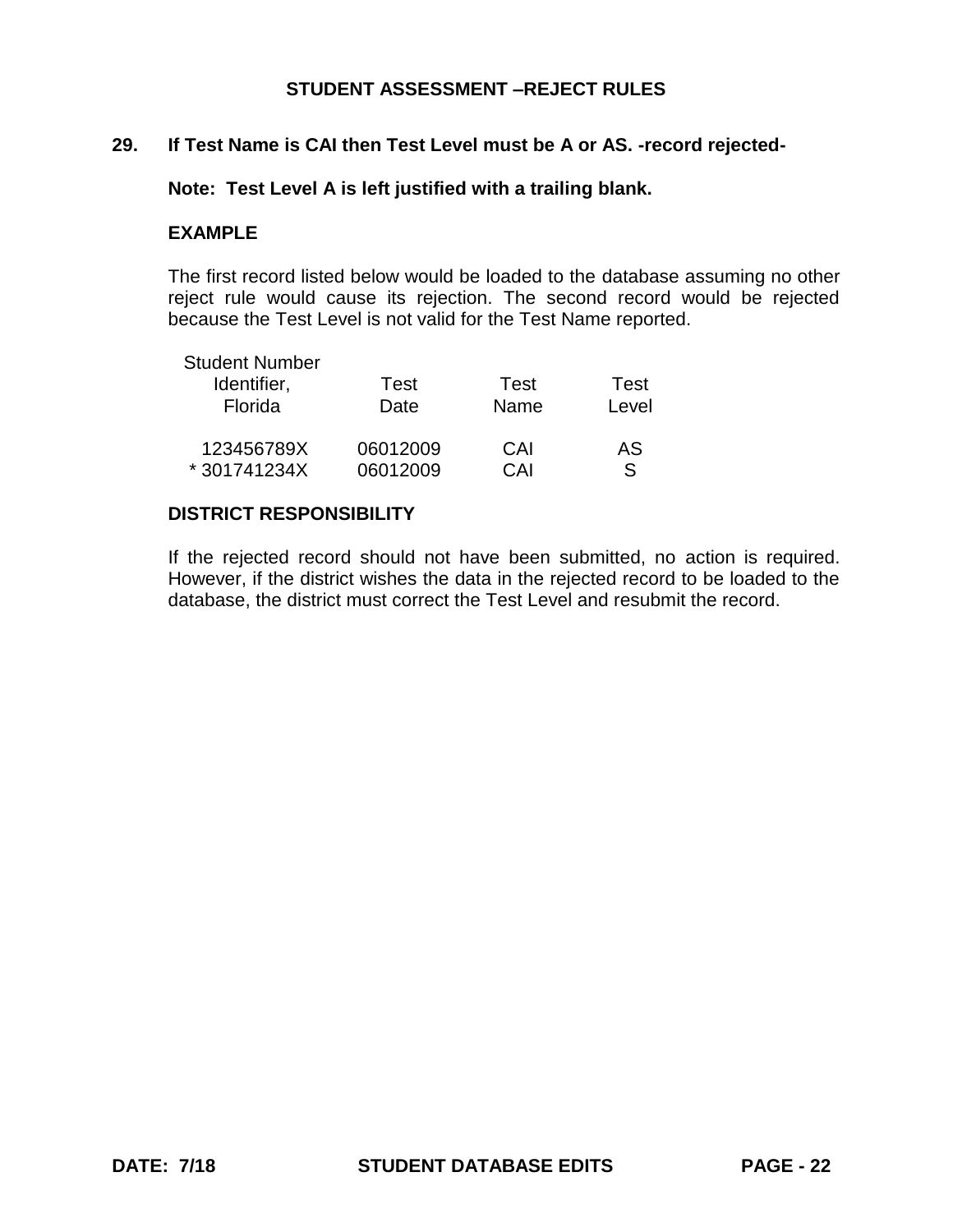## **30. If Test Name is CAI then Test Score must be 0000, 0001, 0002, 0003, 0004, 0005, 0006, 0007, or 0008. -record rejected-**

#### **EXAMPLE**

The first record listed below would be loaded to the database assuming no other reject rule would cause its rejection. The second record would be rejected because the Test Score is not valid for the Test Name reported.

| <b>Student Number</b> |          |      |       |
|-----------------------|----------|------|-------|
| Identifier,           | Test     | Test | Test  |
| Florida               | Date     | Name | Score |
| 123456789X            | 06012009 | CAI  | 0007  |
| *301741234X           | 06012009 | CAI  | R     |

### **DISTRICT RESPONSIBILITY**

If the rejected record should not have been submitted, no action is required. However, if the district wishes the data in the rejected record to be loaded to the database, the district must correct the Test Score and resubmit the record.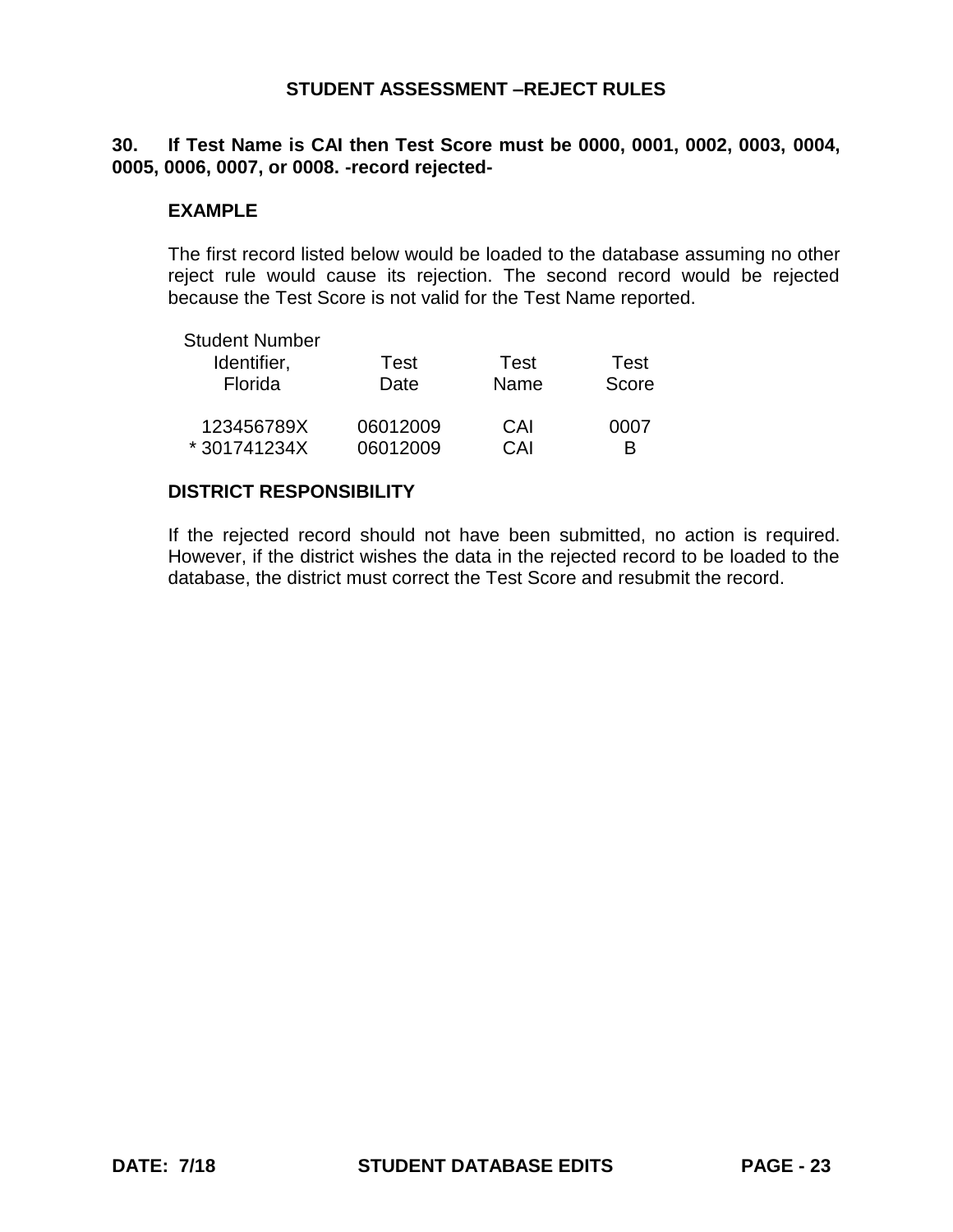### **31. If Test Name is APT then Test Level must be ZZ. -record rejected-**

## **EXAMPLE**

The first record listed below would be loaded to the database assuming no other reject rule would cause its rejection. The second record would be rejected because the Test Level is not valid for the Test Name reported.

| <b>Student Number</b> |          |      |       |
|-----------------------|----------|------|-------|
| Identifier,           | Test     | Test | Test  |
| Florida               | Date     | Name | Level |
| 123456789X            | 06012009 | APT  | 77    |
| *301741234X           | 06012009 | APT  | AS.   |

#### **DISTRICT RESPONSIBILITY**

If the rejected record should not have been submitted, no action is required. However, if the district wishes the data in the rejected record to be loaded to the database, the district must correct the Test Level or Test Name code and resubmit the record.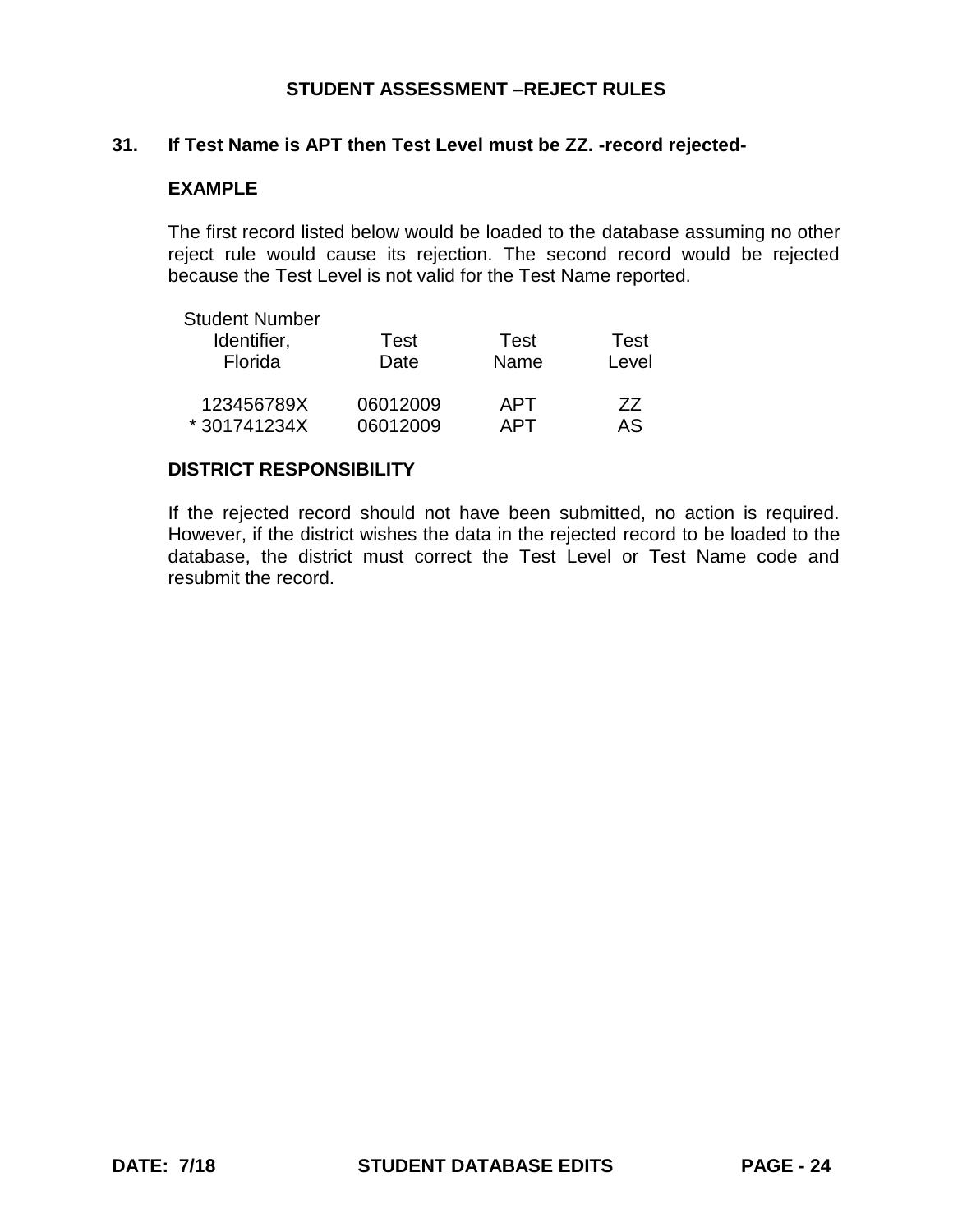#### **32. If Test Name is IBP then Test Level must be HL or SL. -record rejected-**

### **EXAMPLE**

The first record listed below would be loaded to the database assuming no other reject rule would cause its rejection. The second record would be rejected because the Test Level is not valid for the Test Name reported.

| <b>Student Number</b> |          |      |       |
|-----------------------|----------|------|-------|
| Identifier,           | Test     | Test | Test  |
| Florida               | Date     | Name | Level |
| 123456789X            | 06012009 | IBP  | SL.   |
| *301741234X           | 06012009 | IRP  | AS    |

#### **DISTRICT RESPONSIBILITY**

If the rejected record should not have been submitted, no action is required. However, if the district wishes the data in the rejected record to be loaded to the database, the district must correct the Test Level or Test Name code and resubmit the record.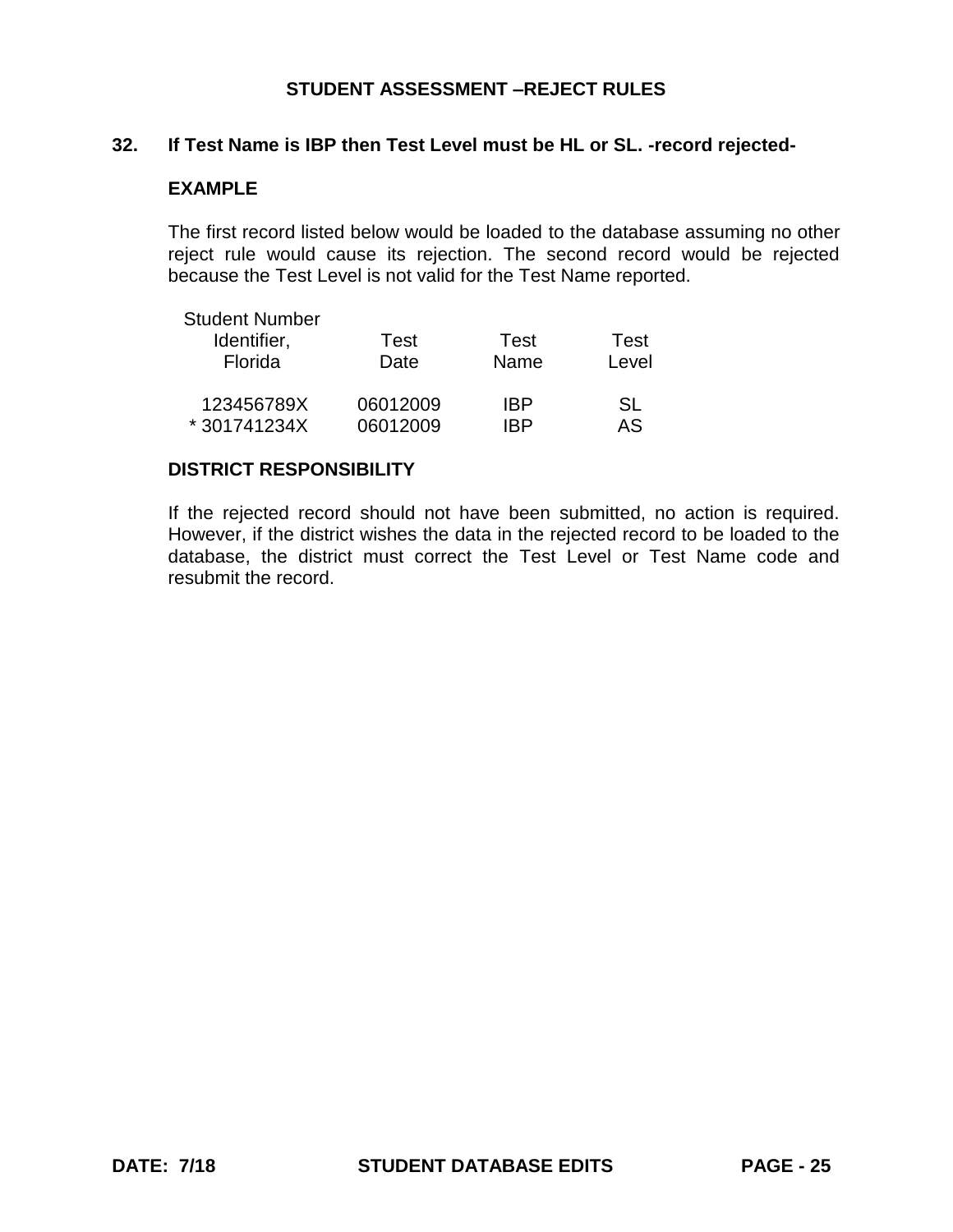# **33. If Test Name is APT then Test Score (1) must be 0001, 0002, 0003, 0004, or 0005. -record rejected-**

#### **EXAMPLE**

The first record listed below would be loaded to the database assuming no other reject rule would cause its rejection. The second record would be rejected because the Test Score is not valid for the Test Name reported.

| <b>Student Number</b> |          |       |       |
|-----------------------|----------|-------|-------|
| Identifier,           | Test     | Test  | Test  |
| Florida               | Date     | Name  | Score |
| 123456789X            | 06012009 | APT   | 0003  |
| *301741234X           | 06012009 | ∆ P I | R     |

### **DISTRICT RESPONSIBILITY**

If the rejected record should not have been submitted, no action is required. However, if the district wishes the data in the rejected record to be loaded to the database, the district must correct the Test Score and resubmit the record.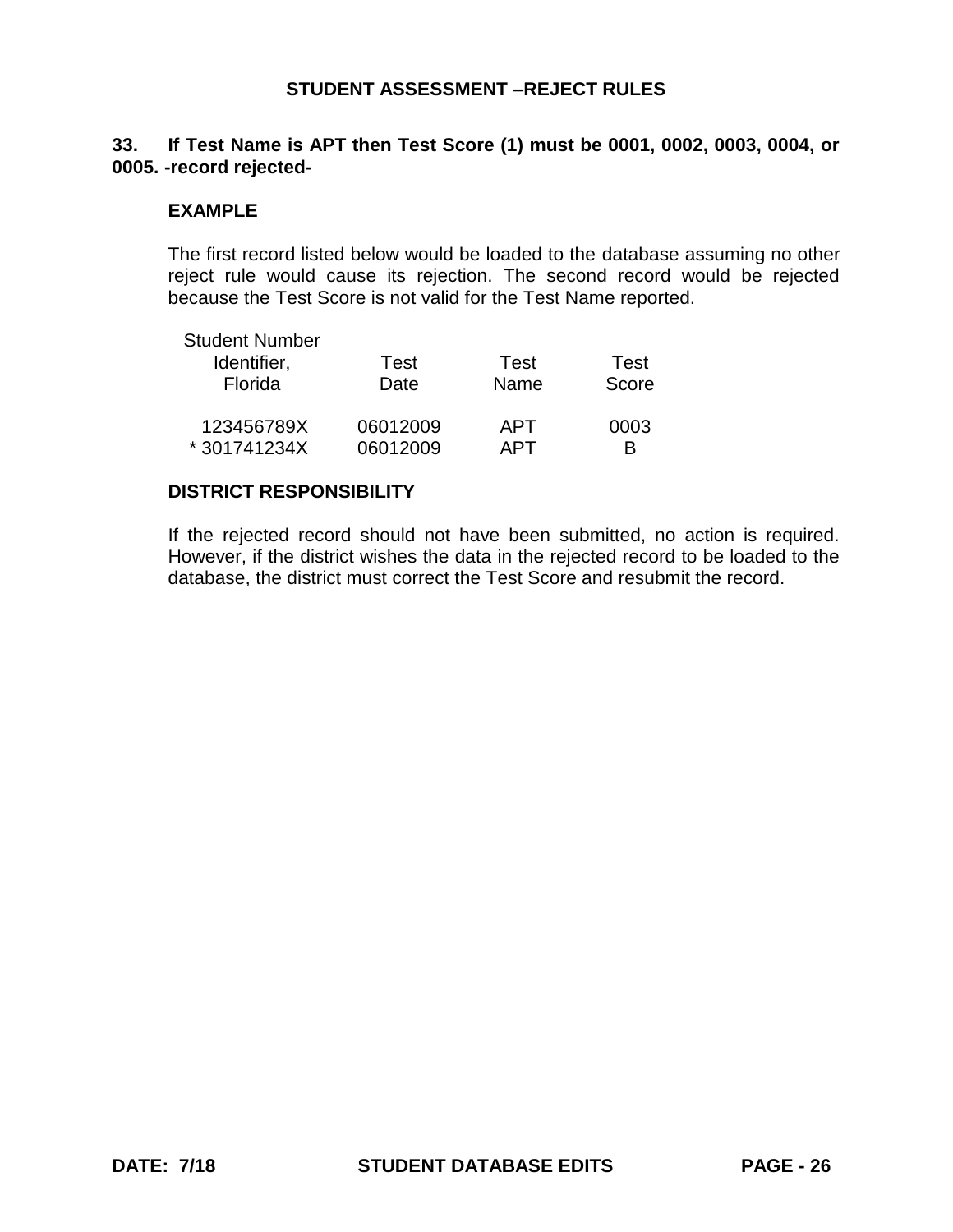## **34. If Test Name is IBP then Test Score (1) must be 0001, 0002, 0003, 0004, 0005, 0006, 0007, 0008 or 0009. -record rejected-**

#### **EXAMPLE**

The first record listed below would be loaded to the database assuming no other reject rule would cause its rejection. The second record would be rejected because the Test Score is not valid for the Test Name reported.

| <b>Student Number</b> |          |      |       |
|-----------------------|----------|------|-------|
| Identifier,           | Test     | Test | Test  |
| Florida               | Date     | Name | Score |
| 123456789X            | 06012009 | IBP  | 0007  |
| *301741234X           | 06012009 | IRP  | R     |

#### **DISTRICT RESPONSIBILITY**

If the rejected record should not have been submitted, no action is required. However, if the district wishes the data in the rejected record to be loaded to the database, the district must correct the Test Score and resubmit the record.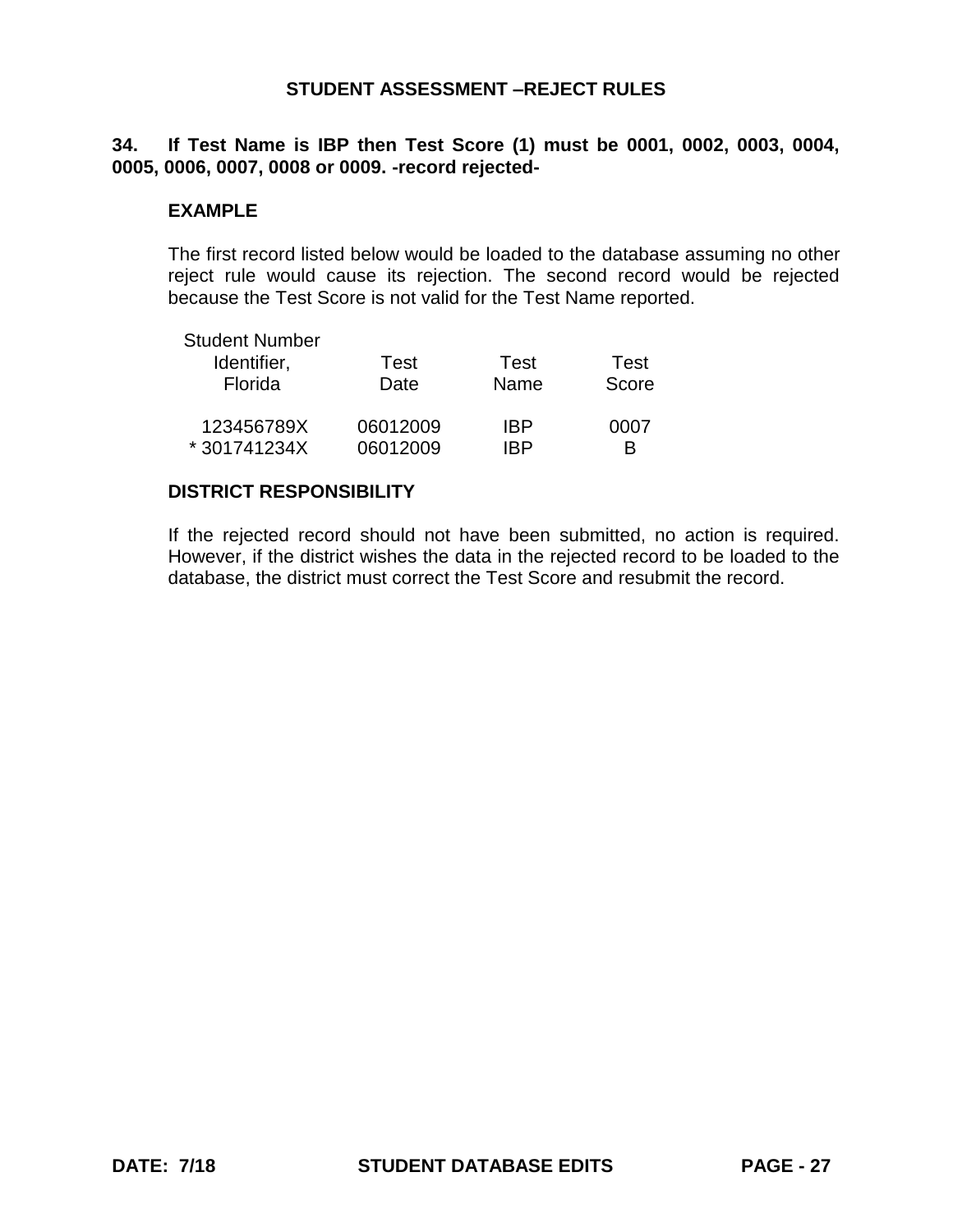**35. Florida Education Identifier (FLEID) is alphanumeric and must be entered as "FL" in the first 2 positions followed by twelve numeric digits. No blanks, spaces or all zeros for the twelve numeric digits are allowable. -record rejected-**

#### **EXAMPLE**

The first two records listed below would be loaded to the database assuming no other reject rule would cause their rejection. The third record would be rejected because the Florida Education Identifier (FLEID) is not a valid FLEID.

| District Number,<br><b>Current Enrollment</b> | <b>Student Number</b><br>Identifier, Florida | <b>Florida Education</b><br><b>Identifier</b> |
|-----------------------------------------------|----------------------------------------------|-----------------------------------------------|
| 01                                            | 012345677X                                   | FL340945895734                                |
| 01                                            | 012345678X                                   | FL004583948567                                |
| $*$ 01                                        | 012345679X                                   | FL000000000000                                |

### **DISTRICT RESPONSIBILITY**

If the rejected record should not have been submitted, no action is required. However, if the district wishes the data in the rejected record to be loaded to the database, the district must correct the Florida Education Identifier and resubmit the record for processing.